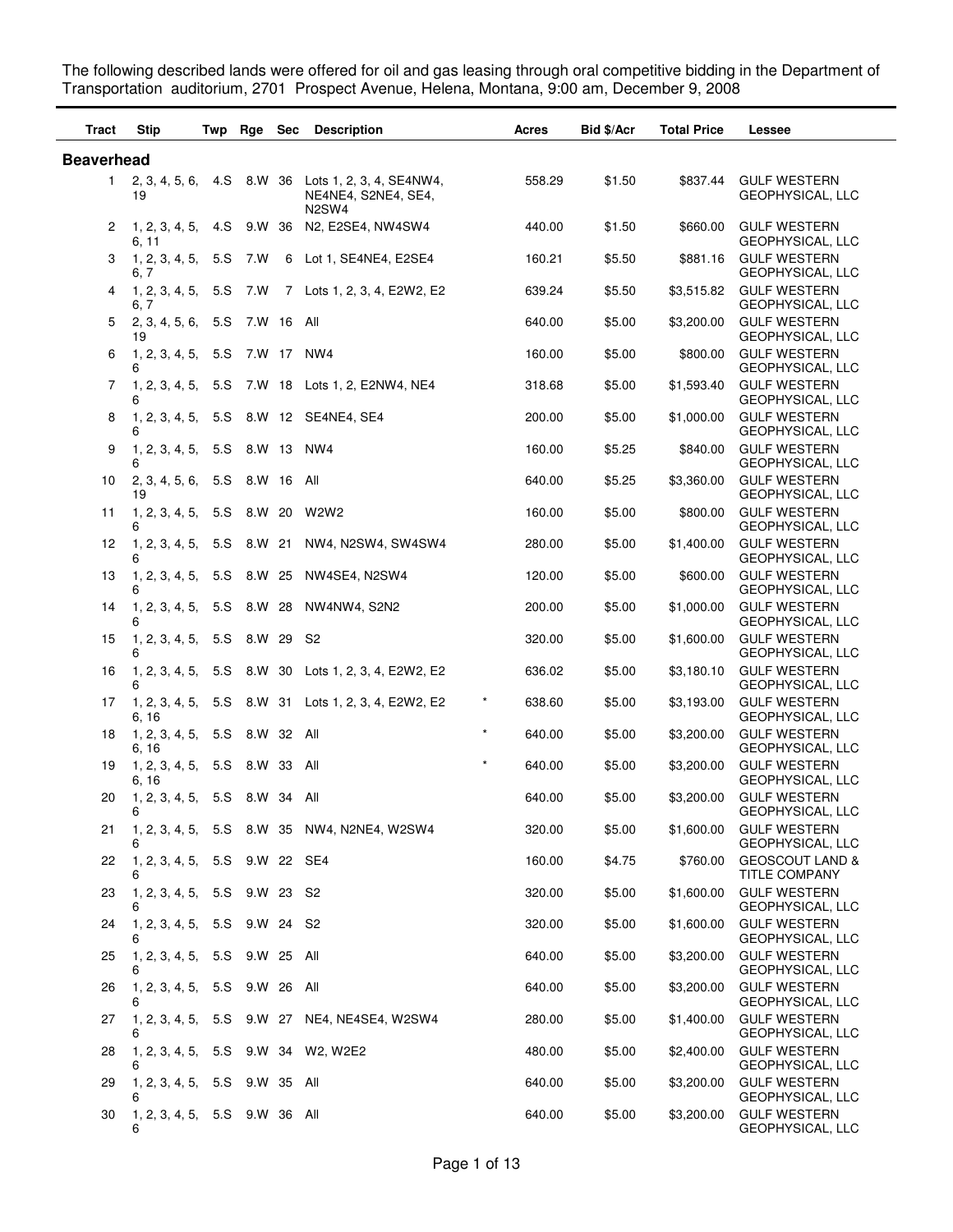| Tract | <b>Stip</b>                                | Twp | Rge        | Sec | <b>Description</b>                                      |          | Acres  | Bid \$/Acr | <b>Total Price</b> | Lessee                                      |
|-------|--------------------------------------------|-----|------------|-----|---------------------------------------------------------|----------|--------|------------|--------------------|---------------------------------------------|
| 31    | 1, 2, 3, 4, 5,<br>6, 16                    | 6.S | 7.W        |     | 7 Lot 3, N2SE4, SE4SE4,<br>NE4SW4                       | $\star$  | 194.56 | \$1.50     | \$291.84           | <b>GULF WESTERN</b><br>GEOPHYSICAL, LLC     |
| 32    | 1, 2, 3, 4, 5,<br>6                        | 6.S | 7.W        | 9   | E <sub>2</sub>                                          | $\star$  | 321.70 | \$1.50     | \$482.55           | <b>GULF WESTERN</b><br>GEOPHYSICAL, LLC     |
| 33    | 1, 2, 3, 4, 5,<br>6, 16                    | 6.S | 7.W 16     |     | All                                                     | $\star$  | 644.51 | \$1.50     | \$966.76           | <b>GULF WESTERN</b><br>GEOPHYSICAL, LLC     |
| 34    | 1, 2, 3, 4, 5, 6. S<br>6, 16               |     |            |     | 7.W 17 SW4SW4                                           | $\star$  | 40.00  | \$2.50     | \$100.00           | <b>GULF WESTERN</b><br>GEOPHYSICAL, LLC     |
| 35    | 1, 2, 3, 4, 5, 6. S<br>6, 16               |     |            |     | 7.W 19 Lots 3, 4, SE4, E2SW4                            | $\star$  | 310.68 | \$1.50     | \$466.02           | <b>GULF WESTERN</b><br>GEOPHYSICAL, LLC     |
| 36    | 1, 2, 3, 4, 5,<br>6, 16                    | 6.S |            |     | 7.W 20 NW4, S2                                          | $\star$  | 480.00 | \$1.50     | \$720.00           | <b>GULF WESTERN</b><br>GEOPHYSICAL, LLC     |
| 37    | 1, 2, 3, 4, 5, 6. S<br>6, 16               |     | 7.W 21     |     | W <sub>2</sub>                                          | $\star$  | 320.00 | \$1.50     | \$480.00           | <b>GULF WESTERN</b><br>GEOPHYSICAL, LLC     |
| 38    | 1, 2, 3, 4, 5,<br>6, 16                    | 6.S | 7.W 30     |     | E2W2, E2                                                | $\star$  | 480.00 | \$1.50     | \$720.00           | <b>GULF WESTERN</b><br>GEOPHYSICAL, LLC     |
| 39    | 1, 2, 3, 4, 5,<br>6                        | 6.S | 7.W 32 W2  |     |                                                         |          | 320.00 | \$1.50     | \$480.00           | <b>GULF WESTERN</b><br>GEOPHYSICAL, LLC     |
| 40    | 1, 2, 3, 4, 5,<br>6                        | 6.S | 8.W        |     | 3 Lots 3, 4, SW4NW4, W2SW4                              |          | 206.90 | \$5.00     | \$1,034.50         | <b>GULF WESTERN</b><br>GEOPHYSICAL, LLC     |
| 41    | 1, 2, 3, 4, 5,<br>6. 16                    | 6.S | 8.W        |     | 4 Lots 1, 2, 3, 4, S2N2, S2                             | $^\star$ | 656.02 | \$5.00     | \$3,280.10         | <b>GULF WESTERN</b><br>GEOPHYSICAL, LLC     |
| 42    | 1, 2, 3, 4, 5,<br>6, 16                    | 6.S | 8.W        |     | 6 Lots 1, 2, 3, 4                                       | $\star$  | 162.36 | \$5.00     | \$811.80           | <b>GULF WESTERN</b><br>GEOPHYSICAL, LLC     |
| 43    | 1, 2, 3, 4, 5,<br>6                        | 6.S | 8.W 36     |     | All                                                     | $\star$  | 640.00 | \$5.00     | \$3,200.00         | <b>GULF WESTERN</b><br>GEOPHYSICAL, LLC     |
| 44    | 1, 2, 3, 4, 5,<br>6                        | 6.S | 9.W        |     | 1 Lots 3, 4, S2NW4, E2SE4,<br>W2SW4                     | $^\star$ | 326.92 | \$5.00     | \$1,634.60         | <b>GULF WESTERN</b><br>GEOPHYSICAL, LLC     |
| 45    | 1, 2, 3, 4, 5,<br>6                        | 6.S | 9.W        |     | 2 Lots 1, 2, 3, 4, S2N2, S2                             | $\star$  | 653.20 | \$5.25     | \$3,429.30         | <b>GULF WESTERN</b><br>GEOPHYSICAL, LLC     |
| 46    | 1, 2, 3, 4, 5,<br>6                        | 6.S | 9.W        |     | 3 Lots 1, 2, 3, 4, S2N2, S2                             |          | 656.62 | \$5.00     | \$3,283.10         | <b>GULF WESTERN</b><br>GEOPHYSICAL, LLC     |
| 47    | 1, 2, 3, 4, 5,                             | 6.S | 9. W       |     | 4 Lots 1, 2, 3, 4, S2N2, S2                             |          | 653.46 | \$5.00     | \$3,267.30         | <b>GULF WESTERN</b><br>GEOPHYSICAL, LLC     |
| 48    | 1, 2, 3, 4, 5,<br>6                        | 6.S | 9.W        | 5   | SE4                                                     |          | 160.00 | \$5.00     | \$800.00           | <b>GULF WESTERN</b><br>GEOPHYSICAL, LLC     |
| 49    | 1, 2, 3, 4, 5,<br>6                        | 6.S | 9.W        | 9   | All                                                     |          | 640.00 | \$5.00     | \$3,200.00         | <b>GULF WESTERN</b><br>GEOPHYSICAL, LLC     |
| 50    | 1, 2, 3, 4, 5,<br>6, 16                    | 6.S | 9. W 10    |     | All                                                     | $\star$  | 640.00 | \$5.00     | \$3,200.00         | <b>GULF WESTERN</b><br>GEOPHYSICAL, LLC     |
| 51    | 1, 2, 3, 4, 5,<br>6, 14, 16                |     | 6.S 9.W 11 |     | All                                                     | $\star$  | 640.00 | \$5.00     | \$3,200.00         | <b>GULF WESTERN</b><br>GEOPHYSICAL, LLC     |
|       | 6, 14, 16                                  |     |            |     | 52 1, 2, 3, 4, 5, 6.S 9.W 12 NW4NW4, NE4NE4, S2N2, S2 * |          | 560.00 | \$5.00     |                    | \$2,800.00 GULF WESTERN<br>GEOPHYSICAL, LLC |
| 53    | 1, 2, 3, 4, 5, 6.S 9.W 13 All<br>6, 14, 16 |     |            |     |                                                         | $\star$  | 640.00 | \$5.00     | \$3,200.00         | <b>GULF WESTERN</b><br>GEOPHYSICAL, LLC     |
| 54    | 1, 2, 3, 4, 5,<br>6, 14, 16                |     |            |     | 6.S 9.W 14 N2, W2SE4, SW4                               | $^\star$ | 560.00 | \$5.00     | \$2,800.00         | <b>GULF WESTERN</b><br>GEOPHYSICAL, LLC     |
| 55    | 1, 2, 3, 4, 5, 6.S 9.W 15 All<br>6.16      |     |            |     |                                                         | $\star$  | 640.00 | \$5.00     | \$3,200.00         | <b>GULF WESTERN</b><br>GEOPHYSICAL, LLC     |
| 56    | 1, 2, 3, 4, 5, 6.S 9.W 16 All<br>6         |     |            |     |                                                         |          | 640.00 | \$5.00     | \$3,200.00         | <b>GULF WESTERN</b><br>GEOPHYSICAL, LLC     |
| 57    | 1, 2, 3, 4, 5, 6.S 9.W 21 All<br>6         |     |            |     |                                                         |          | 640.00 | \$5.00     | \$3,200.00         | <b>GULF WESTERN</b><br>GEOPHYSICAL, LLC     |
| 58    |                                            |     |            |     | 1, 2, 3, 4, 5, 6.S 9.W 22 W2, S2SE4                     |          | 400.00 | \$5.00     | \$2,000.00         | <b>GULF WESTERN</b><br>GEOPHYSICAL, LLC     |
| 59    | 1, 2, 3, 4, 5, 6.S 9.W 24 N2<br>6          |     |            |     |                                                         | $\star$  | 320.00 | \$5.00     | \$1,600.00         | <b>GULF WESTERN</b><br>GEOPHYSICAL, LLC     |
| 60    | 1, 2, 3, 4, 5, 6.S 9.W 25 SW4<br>6         |     |            |     |                                                         |          | 160.00 | \$5.00     | \$800.00           | <b>GULF WESTERN</b><br>GEOPHYSICAL, LLC     |
| 61    | 1, 2, 3, 4, 5, 6.S 9.W 26 S2               |     |            |     |                                                         |          | 320.00 | \$5.00     | \$1,600.00         | <b>GULF WESTERN</b><br>GEOPHYSICAL, LLC     |
| 62    | 1, 2, 3, 4, 5, 6.S 9.W 27 N2, SE4          |     |            |     |                                                         |          | 480.00 | \$5.00     | \$2,400.00         | <b>GULF WESTERN</b><br>GEOPHYSICAL, LLC     |
| 63    | 1, 2, 3, 4, 5, 6.S 9.W 28 NE4<br>6         |     |            |     |                                                         |          | 160.00 | \$5.00     | \$800.00           | <b>GULF WESTERN</b><br>GEOPHYSICAL, LLC     |

 $\overline{\phantom{0}}$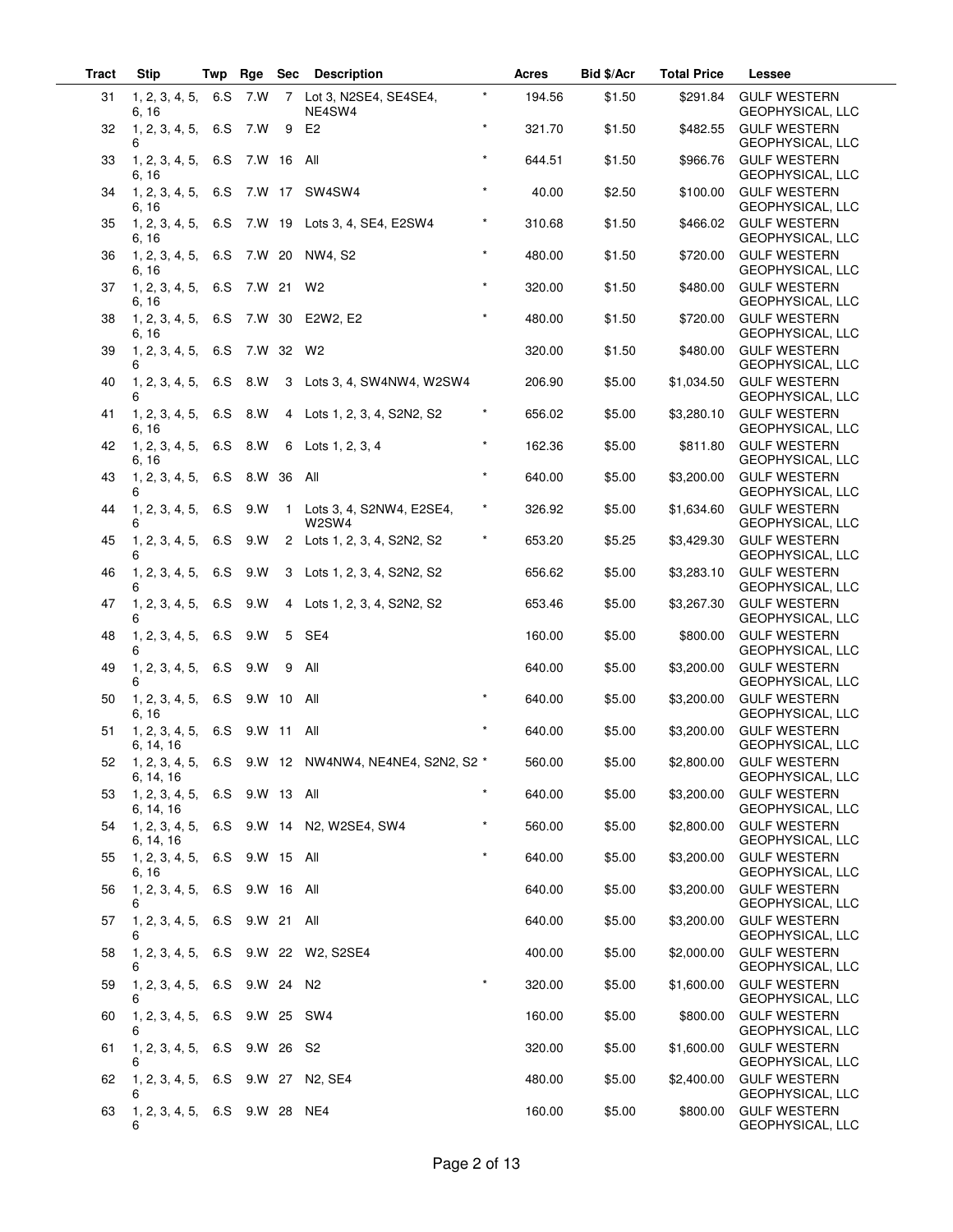| Tract | <b>Stip</b>                                  | Twp | Rge         | <b>Sec</b>   | <b>Description</b>                                        |                    | Acres  | Bid \$/Acr | <b>Total Price</b> | Lessee                                    |
|-------|----------------------------------------------|-----|-------------|--------------|-----------------------------------------------------------|--------------------|--------|------------|--------------------|-------------------------------------------|
| 64    | 1, 2, 3, 4, 5,<br>6                          | 6.S | 9.W 35      |              | NW4, W2E2                                                 |                    | 320.00 | \$5.00     | \$1,600.00         | <b>GULF WESTERN</b><br>GEOPHYSICAL, LLC   |
| 65    | 1, 2, 3, 4, 5,<br>6, 16                      | 6.S | 9.W         | 36           | NW4, NW4NE4, S2NE4, S2                                    |                    | 600.00 | \$5.00     | \$3,000.00         | <b>GULF WESTERN</b><br>GEOPHYSICAL, LLC   |
| 66    | 1, 2, 3, 4, 5,<br>6                          |     | 6.S 10.W 36 |              | All                                                       |                    | 640.00 | \$1.50     | \$960.00           | <b>GULF WESTERN</b><br>GEOPHYSICAL, LLC   |
| 67    | 1, 2, 3, 4, 5, 7.S 7.W<br>6                  |     |             |              | 4 Lots 1, 2, 3, SE4NW4,<br>S2NE4, SE4, E2SW4              |                    | 471.27 | \$1.50     | \$706.90           | <b>GULF WESTERN</b><br>GEOPHYSICAL, LLC   |
| 68    | 1, 2, 3, 4, 5,<br>6                          | 7.S | 7.W         |              | 9 N2NW4, SE4NW4, W2NE4,<br>NW4SE4                         |                    | 240.00 | \$1.50     | \$360.00           | <b>GULF WESTERN</b><br>GEOPHYSICAL, LLC   |
| 69    | 1, 2, 3, 4, 5,<br>6                          | 7.S | 7.W 16 All  |              |                                                           |                    | 640.00 | \$1.50     | \$960.00           | <b>GULF WESTERN</b><br>GEOPHYSICAL, LLC   |
| 70    | 1, 2, 3, 4, 5, 7.S<br>6, 17                  |     | 8.W         | $\mathbf{2}$ | SW4                                                       | $\star$            | 160.00 | \$1.50     | \$240.00           | <b>GULF WESTERN</b><br>GEOPHYSICAL, LLC   |
| 71    | 1, 2, 3, 4, 5, 7.S<br>6, 17                  |     | 8.W         | 3            | SE4NE4, N2SE4, SW4SE4                                     | $^\star$           | 160.00 | \$1.50     | \$240.00           | <b>GULF WESTERN</b><br>GEOPHYSICAL, LLC   |
| 72    | 1, 2, 3, 4, 5, 7.S 8.W 16<br>6, 16           |     |             |              | All                                                       | $\star$            | 640.00 | \$1.50     | \$960.00           | <b>GULF WESTERN</b><br>GEOPHYSICAL, LLC   |
| 73    | 1, 2, 3, 4, 5, 7.S<br>6                      |     | 8.W 20      |              | E2SE4                                                     | $\star$            | 80.88  | \$1.50     | \$121.32           | <b>GULF WESTERN</b><br>GEOPHYSICAL, LLC   |
| 74    | 1, 2, 3, 4, 5, 7.S<br>6                      |     | 8.W 28      |              | NW4NW4                                                    | $\star$            | 40.93  | \$2.44     | \$100.00           | <b>GULF WESTERN</b><br>GEOPHYSICAL, LLC   |
| 75    | 1, 2, 3, 4, 5,<br>6                          | 7.S | 8.W 29      |              | NE4NE4                                                    |                    | 40.29  | \$2.48     | \$100.00           | <b>GULF WESTERN</b><br>GEOPHYSICAL, LLC   |
| 76    | 1, 2, 3, 4, 5,<br>6                          | 7.S | 8.W 36      |              | All                                                       |                    | 640.00 | \$1.50     | \$960.00           | <b>GULF WESTERN</b><br>GEOPHYSICAL, LLC   |
| 77    | 1, 2, 3, 4, 5, 7.S<br>6                      |     | 9.W 16 All  |              |                                                           |                    | 640.00 | \$1.50     | \$960.00           | <b>GULF WESTERN</b><br>GEOPHYSICAL, LLC   |
| 78    | 1, 2, 3, 4, 5, 8. S<br>6, 7                  |     | 7.W         |              | 7 SE4SE4                                                  |                    | 40.00  | \$2.50     | \$100.00           | <b>GULF WESTERN</b><br>GEOPHYSICAL, LLC   |
| 79    | 1, 2, 3, 4, 5, 8. S<br>6, 7, 11              |     | 7.W 16 All  |              |                                                           |                    | 640.00 | \$1.50     | \$960.00           | <b>GULF WESTERN</b><br>GEOPHYSICAL, LLC   |
| 80    | 1, 2, 3, 4, 5, 8. S<br>6, 7                  |     |             |              | 7.W 18 Lot 3                                              |                    | 40.69  | \$2.46     | \$100.00           | <b>GULF WESTERN</b><br>GEOPHYSICAL, LLC   |
| 81    | 1, 2, 3, 4, 5, 8. S<br>6, 7, 11              |     |             |              | 7.W 19 Lots 1, 2, 3, NE4NW4                               |                    | 161.06 | \$1.50     | \$241.59           | <b>GULF WESTERN</b><br>GEOPHYSICAL, LLC   |
| 82    | 1, 2, 3, 4, 5,<br>6                          | 8.S | 8.W         | 8            | SE4                                                       | $\star$            | 160.00 | \$1.50     | \$240.00           | <b>GULF WESTERN</b><br>GEOPHYSICAL, LLC   |
| 83    | 1, 2, 3, 4, 5,<br>6                          | 8.S | 8.W         | 9            | S <sub>2</sub>                                            | $\star$            | 320.00 | \$1.50     | \$480.00           | <b>GULF WESTERN</b><br>GEOPHYSICAL, LLC   |
| 84    | 1, 2, 3, 4, 5, 8. S<br>6, 7                  |     |             |              | 8.W 12 SW4SE4                                             |                    | 40.00  | \$2.50     | \$100.00           | <b>GULF WESTERN</b><br>GEOPHYSICAL, LLC   |
| 85    | 6, 7                                         |     |             |              | 1, 2, 3, 4, 5, 8.S 8.W 13 SE4NW4, NW4NE4, S2SE4,<br>E2SW4 |                    | 240.00 | \$1.50     |                    | \$360.00 GULF WESTERN<br>GEOPHYSICAL, LLC |
| 86    | 1, 2, 3, 4, 5, 8.S 8.W 16 All<br>6           |     |             |              |                                                           | $\star$            | 640.00 | \$1.50     | \$960.00           | <b>GULF WESTERN</b><br>GEOPHYSICAL, LLC   |
| 87    | 6                                            |     |             |              | 1, 2, 3, 4, 5, 8.S 8.W 17 NE4, E2SE4                      | $\star$<br>$\star$ | 240.00 | \$1.50     | \$360.00           | <b>GULF WESTERN</b><br>GEOPHYSICAL, LLC   |
| 88    | 1, 2, 3, 4, 5, 8.S 8.W 20 NE4NE4             |     |             |              |                                                           | $\star$            | 40.00  | \$2.50     | \$100.00           | <b>GULF WESTERN</b><br>GEOPHYSICAL, LLC   |
| 89    | 1, 2, 3, 4, 5, 8.S 8.W 21 N2<br>6            |     |             |              |                                                           |                    | 320.00 | \$1.50     | \$480.00           | <b>GULF WESTERN</b><br>GEOPHYSICAL, LLC   |
| 90    | 1, 2, 3, 4, 5, 8.S 8.W 24 N2N2<br>6, 7       |     |             |              |                                                           |                    | 160.00 | \$1.50     | \$240.00           | <b>GULF WESTERN</b><br>GEOPHYSICAL, LLC   |
| 91    | 1, 2, 3, 4, 5, 8.S 8.W 27 SE4NE4<br>6        |     |             |              |                                                           |                    | 40.00  | \$2.50     | \$100.00           | <b>GULF WESTERN</b><br>GEOPHYSICAL, LLC   |
| 92    | 6, 16                                        |     |             |              | 1, 2, 3, 4, 5, 8.S 8.W 31 Lots 1, 2, 3, 4, E2W2           | $\star$            | 306.16 | \$1.50     | \$459.24           | <b>GULF WESTERN</b><br>GEOPHYSICAL, LLC   |
| 93    | 1, 2, 3, 4, 5, 8.S 8.W 36 All<br>6, 7        |     |             |              |                                                           |                    | 640.00 | \$1.50     | \$960.00           | <b>GULF WESTERN</b><br>GEOPHYSICAL, LLC   |
| 94    | $1, 2, 3, 4, 5, 8.S$ 9.W<br>6, 16            |     |             |              | 1 SW4                                                     | $\star$            | 160.00 | \$1.50     | \$240.00           | <b>GULF WESTERN</b><br>GEOPHYSICAL, LLC   |
| 95    | 1, 2, 3, 4, 5, 8.S 9.W 16 W2<br>6, 9, 10, 16 |     |             |              |                                                           | $\star$            | 320.00 | \$1.50     | \$480.00           | <b>GULF WESTERN</b><br>GEOPHYSICAL, LLC   |
| 96    | 6, 16                                        |     |             |              | 1, 2, 3, 4, 5, 8.S 9.W 26 N2, N2SE4, SW4SE4, SW4          | $^\star$           | 600.00 | \$1.50     | \$900.00           | <b>GULF WESTERN</b><br>GEOPHYSICAL, LLC   |

 $\overline{\phantom{a}}$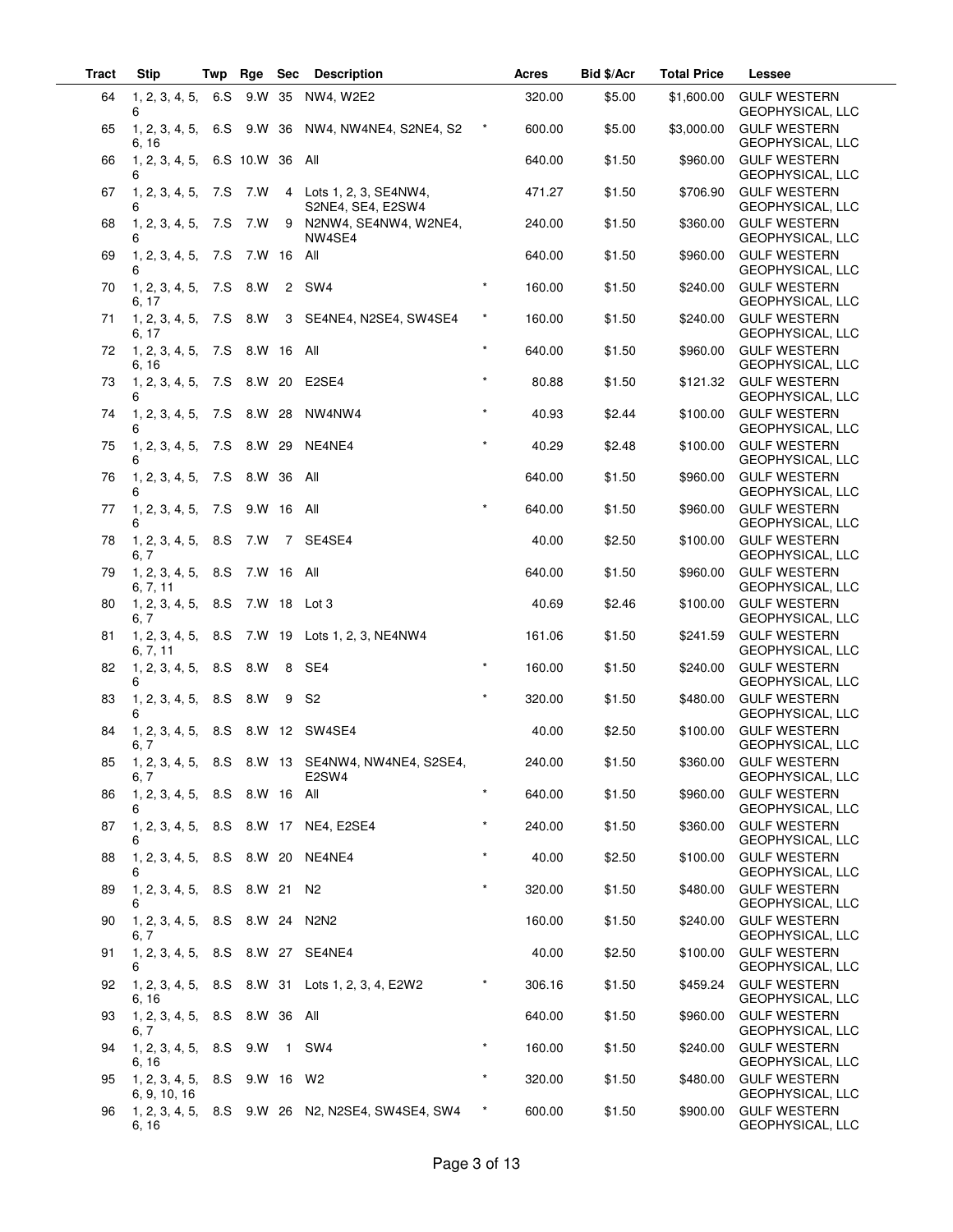| <b>Tract</b> | <b>Stip</b><br>Twp                           | Rge Sec |            | <b>Description</b>                               | Acres  | Bid \$/Acr | <b>Total Price</b> | Lessee                                             |
|--------------|----------------------------------------------|---------|------------|--------------------------------------------------|--------|------------|--------------------|----------------------------------------------------|
| 97           | 1, 2, 3, 4, 5, 8. S<br>6, 7                  |         | 9.W 34 E2  |                                                  | 320.00 | \$1.50     | \$480.00           | <b>GULF WESTERN</b><br>GEOPHYSICAL, LLC            |
| 98           | 1, 2, 3, 4, 5, 8. S<br>6                     | 9.W 36  |            | All                                              | 640.00 | \$1.50     | \$960.00           | <b>GULF WESTERN</b><br>GEOPHYSICAL, LLC            |
| 99           | 2, 3, 4, 5, 6, 12. S<br>19                   | 6.W 13  |            | All                                              | 640.00 | \$15.00    | \$9,600.00         | <b>GULF WESTERN</b><br>GEOPHYSICAL, LLC            |
| 100          | 1, 2, 3, 4, 5, 12. S 6. W 14 All<br>6. 7     |         |            |                                                  | 640.00 | \$14.00    | \$8,960.00         | <b>GEOSCOUT LAND &amp;</b><br><b>TITLE COMPANY</b> |
| 101          | 1, 2, 3, 4, 5, 12.S 6.W 21 N2, SE4<br>6, 7   |         |            |                                                  | 480.00 | \$14.00    | \$6,720.00         | <b>GEOSCOUT LAND &amp;</b><br><b>TITLE COMPANY</b> |
| 102          | 1, 2, 3, 4, 5, 12. S<br>6, 7                 | 6.W 22  |            | All                                              | 640.00 | \$14.75    | \$9,440.00         | <b>GEOSCOUT LAND &amp;</b><br><b>TITLE COMPANY</b> |
| 103          | 1, 2, 3, 4, 5, 12. S<br>6, 7                 | 6.W 23  |            | All                                              | 640.00 | \$14.75    | \$9,440.00         | <b>GEOSCOUT LAND &amp;</b><br><b>TITLE COMPANY</b> |
| 104          | 2, 3, 4, 5, 6, 12. S<br>19                   | 6.W 24  |            | All                                              | 640.00 | \$15.00    | \$9,600.00         | <b>GEOSCOUT LAND &amp;</b><br>TITLE COMPANY        |
| 105          | 2, 3, 4, 5, 6, 12. S<br>19                   | 6.W 25  |            | All                                              | 640.00 | \$15.00    | \$9,600.00         | <b>GEOSCOUT LAND &amp;</b><br><b>TITLE COMPANY</b> |
| 106          | 1, 2, 3, 4, 5, 12. S<br>6, 7                 | 6.W 26  |            | W2                                               | 320.00 | \$15.00    | \$4,800.00         | <b>GEOSCOUT LAND &amp;</b><br><b>TITLE COMPANY</b> |
| 107          | 1, 2, 3, 4, 5, 12.S 6.W 27 N2, SE4<br>6, 7   |         |            |                                                  | 480.00 | \$15.00    | \$7,200.00         | <b>GEOSCOUT LAND &amp;</b><br><b>TITLE COMPANY</b> |
| 108          | 1, 2, 3, 4, 5, 12. S<br>6. 7                 | 6.W 28  |            | SW <sub>4</sub>                                  | 160.00 | \$1.75     | \$280.00           | <b>GEOSCOUT LAND &amp;</b><br><b>TITLE COMPANY</b> |
| 109          | 1, 2, 3, 4, 5, 12. S<br>6, 7                 | 6.W 29  |            | All                                              | 640.00 | \$14.50    | \$9,280.00         | <b>GEOSCOUT LAND &amp;</b><br><b>TITLE COMPANY</b> |
| 110          | 1, 2, 3, 4, 5, 12.S<br>6. 7                  |         | 6.W 32 All |                                                  | 640.00 | \$14.75    | \$9,440.00         | <b>GEOSCOUT LAND &amp;</b><br><b>TITLE COMPANY</b> |
| 111          | 6, 7                                         |         |            | 1, 2, 3, 4, 5, 12.S 6.W 33 N2, SE4, N2SW4        | 560.00 | \$15.00    | \$8,400.00         | <b>GEOSCOUT LAND &amp;</b><br>TITLE COMPANY        |
| 112          | 1, 2, 3, 4, 5, 12.S<br>6, 7                  | 6.W 34  |            | S2                                               | 320.00 | \$1.75     | \$560.00           | <b>GEOSCOUT LAND &amp;</b><br><b>TITLE COMPANY</b> |
| 113          | 2, 3, 4, 5, 6, 12. S<br>19                   | 6.W 36  |            | All                                              | 640.00 | \$1.75     | \$1,120.00         | <b>GEOSCOUT LAND &amp;</b><br>TITLE COMPANY        |
| 114          | 2, 3, 4, 5, 6, 13.5<br>19                    | 5.W     |            | 5 Lots 1, 2, 3, 4, S2N2,<br>SE4SE4, SW4          | 519.56 | \$14.00    | \$7,273.84         | <b>GEOSCOUT LAND &amp;</b><br><b>TITLE COMPANY</b> |
| 115          | 2, 3, 4, 5, 6, 13. S<br>19                   | 5.W     |            | 6 Lot 1, SE4NE4, E2SE4                           | 159.60 | \$14.75    | \$2,354.10         | <b>GEOSCOUT LAND &amp;</b><br><b>TITLE COMPANY</b> |
| 116          | 1, 2, 3, 4, 5, 13. S<br>6, 7, 11             | 6.W     |            | 4 Lots 2, 3, 4, S2NW4, SW4                       | 362.78 | \$1.75     | \$634.86           | <b>GEOSCOUT LAND &amp;</b><br><b>TITLE COMPANY</b> |
| 117          | 1, 2, 3, 4, 5, 13.S<br>6, 7                  | 6.W     |            | 5 Lots 1, 2, S2NE4                               | 161.50 | \$1.75     | \$282.62           | <b>GEOSCOUT LAND &amp;</b><br><b>TITLE COMPANY</b> |
|              | 6, 7                                         |         |            | 118  1, 2, 3, 4, 5, 13.S  6.W  6  SW4NE4, NW4SE4 | 80.00  | \$1.75     | \$140.00           | <b>GEOSCOUT LAND &amp;</b><br>TITLE COMPANY        |
| 119          | 6, 11                                        |         |            | 1, 2, 3, 4, 5, 13.S 6.W 7 Lots 2, 3, 4, SE4SW4   | 175.90 | \$1.75     | \$307.82           | <b>GEOSCOUT LAND &amp;</b><br><b>TITLE COMPANY</b> |
| 120          | 1, 2, 3, 4, 5, 13.S 6.W 8 SE4, E2SW4<br>6, 7 |         |            |                                                  | 240.00 | \$1.75     | \$420.00           | <b>GEOSCOUT LAND &amp;</b><br><b>TITLE COMPANY</b> |
| 121          | $1, 2, 3, 4, 5, 13. S$ 6.W<br>6              |         |            | 9 All                                            | 640.00 | \$14.75    | \$9,440.00         | <b>GEOSCOUT LAND &amp;</b><br><b>TITLE COMPANY</b> |
| 122          | 1, 2, 3, 4, 5, 13.S 6.W 10 S2N2, S2<br>6, 7  |         |            |                                                  | 480.00 | \$14.00    | \$6,720.00         | <b>GEOSCOUT LAND &amp;</b><br><b>TITLE COMPANY</b> |
| 123          | 1, 2, 3, 4, 5, 13.S 6.W 11 E2<br>6, 7        |         |            |                                                  | 320.00 | \$14.25    | \$4,560.00         | <b>GEOSCOUT LAND &amp;</b><br>TITLE COMPANY        |
| 124          | 1, 2, 3, 4, 5, 13.S 6.W 12 W2<br>6, 7        |         |            |                                                  | 320.00 | \$14.25    | \$4,560.00         | <b>GEOSCOUT LAND &amp;</b><br><b>TITLE COMPANY</b> |
| 125          | 1, 2, 3, 4, 5, 13.S 6.W 13 All<br>6, 7       |         |            |                                                  | 640.00 | \$14.00    | \$8,960.00         | <b>GEOSCOUT LAND &amp;</b><br><b>TITLE COMPANY</b> |
| 126          | 1, 2, 3, 4, 5, 13.S 6.W 14 E2<br>6, 7        |         |            |                                                  | 320.00 | \$10.00    | \$3,200.00         | <b>GEOSCOUT LAND &amp;</b><br><b>TITLE COMPANY</b> |
| 127          | 1, 2, 3, 4, 5, 13.S 6.W 15 N2<br>6, 7        |         |            |                                                  | 320.00 | \$1.75     | \$560.00           | <b>GEOSCOUT LAND &amp;</b><br><b>TITLE COMPANY</b> |
| 128          | 1, 2, 3, 4, 5, 13.S 6.W 16 All<br>6. 7       |         |            |                                                  | 640.00 | \$14.00    | \$8,960.00         | <b>GEOSCOUT LAND &amp;</b><br><b>TITLE COMPANY</b> |
| 129          | 1, 2, 3, 4, 5, 13.S 6.W 17 E2W2, E2<br>6, 7  |         |            |                                                  | 480.00 | \$14.00    | \$6,720.00         | <b>GEOSCOUT LAND &amp;</b><br><b>TITLE COMPANY</b> |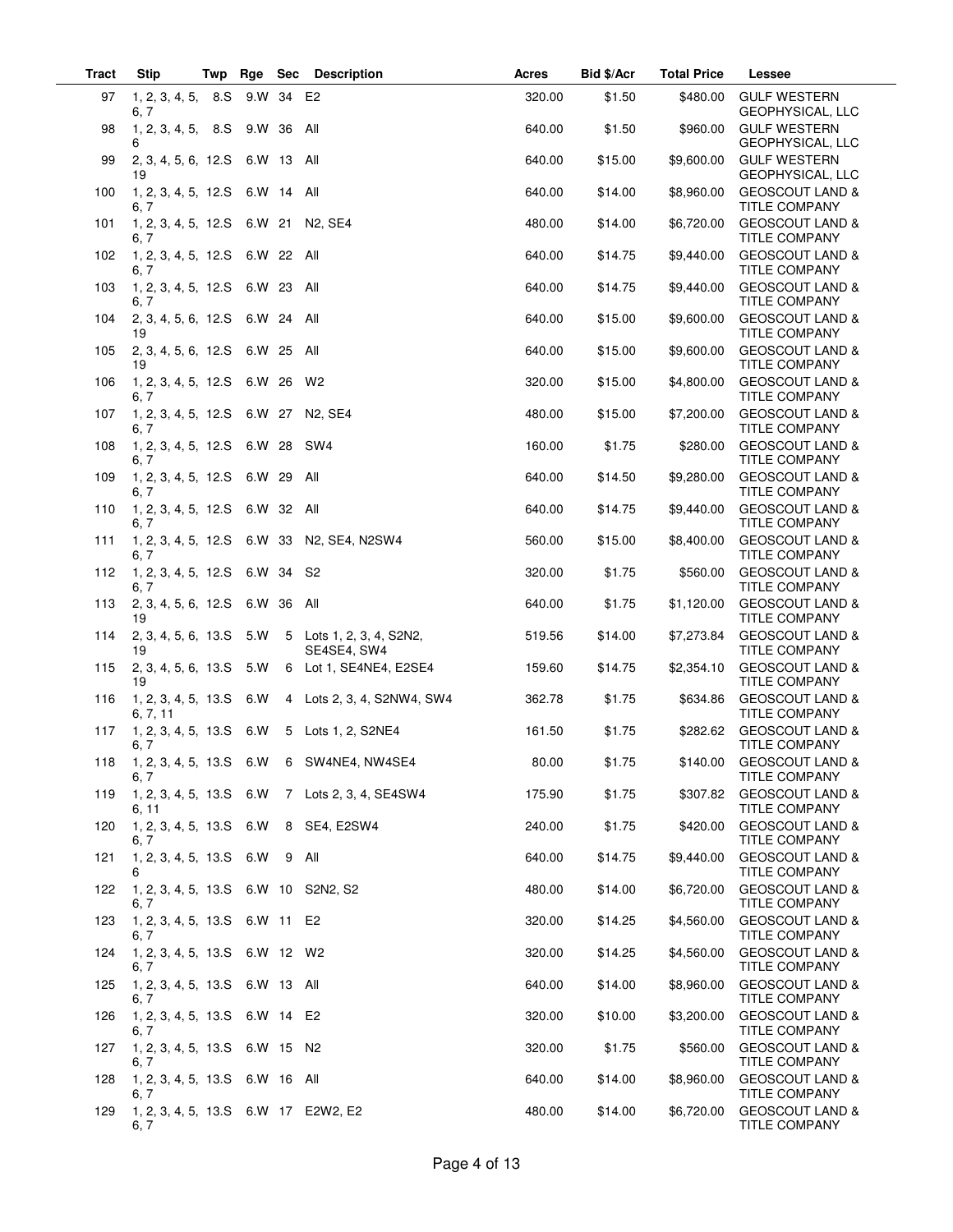| <b>Tract</b>    | Stip                                          | Twp | Rge        | Sec | <b>Description</b>                                                          | <b>Acres</b> | Bid \$/Acr | <b>Total Price</b> | <b>Lessee</b>                                           |
|-----------------|-----------------------------------------------|-----|------------|-----|-----------------------------------------------------------------------------|--------------|------------|--------------------|---------------------------------------------------------|
| 130             | 1, 2, 3, 4, 5, 13.5<br>6                      |     |            |     | 6.W 18 Lots 3, 4, S2SE4                                                     | 169.22       | \$1.75     | \$296.14           | <b>GEOSCOUT LAND &amp;</b><br><b>TITLE COMPANY</b>      |
| 131             | 1, 2, 3, 4, 5, 13.S 6.W 19 SE4<br>6           |     |            |     |                                                                             | 160.00       | \$1.75     | \$280.00           | <b>GEOSCOUT LAND &amp;</b><br><b>TITLE COMPANY</b>      |
| 132             | 1, 2, 3, 4, 5, 13.S 6.W 20<br>6.7             |     |            |     | - S2                                                                        | 320.00       | \$10.00    | \$3,200.00         | <b>GEOSCOUT LAND &amp;</b><br><b>TITLE COMPANY</b>      |
| 133             | 1, 2, 3, 4, 5, 13.S 6.W 21 S2N2, S2<br>6.7    |     |            |     |                                                                             | 480.00       | \$14.75    | \$7,080.00         | <b>GEOSCOUT LAND &amp;</b><br><b>TITLE COMPANY</b>      |
| 134             | 6, 7                                          |     |            |     | 1, 2, 3, 4, 5, 13.S 6.W 22 S2NW4, NE4, S2                                   | 560.00       | \$14.00    | \$7,840.00         | <b>GEOSCOUT LAND &amp;</b><br><b>TITLE COMPANY</b>      |
| 135             | 1, 2, 3, 4, 5, 13. S<br>6.7                   |     | 6.W 23     |     | N <sub>2</sub>                                                              | 320.00       | \$14.00    | \$4,480.00         | <b>GEOSCOUT LAND &amp;</b><br><b>TITLE COMPANY</b>      |
| 136             | 1, 2, 3, 4, 5, 13.S 6.W 24 N2<br>6, 7         |     |            |     |                                                                             | 320.00       | \$14.00    | \$4,480.00         | <b>GEOSCOUT LAND &amp;</b><br><b>TITLE COMPANY</b>      |
| 137             | 1, 2, 3, 4, 5, 13.S 6.W 28<br>6, 7, 11        |     |            |     | W2                                                                          | 320.00       | \$10.00    | \$3,200.00         | <b>GEOSCOUT LAND &amp;</b><br><b>TITLE COMPANY</b>      |
| 138             | 1, 2, 3, 4, 5, 13.S 6.W 29<br>6, 7, 11        |     |            |     | All                                                                         | 640.00       | \$13.00    | \$8,320.00         | <b>GEOSCOUT LAND &amp;</b><br><b>TITLE COMPANY</b>      |
| 139             | 6. 7                                          |     |            |     | 1, 2, 3, 4, 5, 13.S 6.W 30 Lots 1, 2, E2NW4, E2                             | 487.54       | \$13.00    | \$6,338.02         | <b>GEOSCOUT LAND &amp;</b><br><b>TITLE COMPANY</b>      |
| 140             | 1, 2, 3, 4, 5, 13.S 7.W 12 SE4SE4<br>6        |     |            |     |                                                                             | 40.00        | \$2.75     | \$110.00           | <b>GEOSCOUT LAND &amp;</b><br><b>TITLE COMPANY</b>      |
| 141             | 6, 10                                         |     |            |     | 1, 2, 3, 4, 5, 13.S 7.W 13 NE4NE4, S2NE4                                    | 120.00       | \$1.75     | \$210.00           | <b>GEOSCOUT LAND &amp;</b><br>TITLE COMPANY             |
| 142             | 1, 2, 3, 4, 5, 13. S<br>6, 7                  |     | 7.W 16 All |     |                                                                             | 640.00       | \$14.50    | \$9,280.00         | <b>GEOSCOUT LAND &amp;</b><br>TITLE COMPANY             |
| 143             | 1, 2, 3, 4, 5, 13.S 7.W 23 E2SE4<br>6.7       |     |            |     |                                                                             | 80.00        | \$8.00     | \$640.00           | <b>GEOSCOUT LAND &amp;</b><br><b>TITLE COMPANY</b>      |
| 144             | 1, 2, 3, 4, 5, 13. S<br>6, 7                  |     | 7.W 24     |     | S <sub>2</sub>                                                              | 320.00       | \$1.75     | \$560.00           | <b>GEOSCOUT LAND &amp;</b><br>TITLE COMPANY             |
| 145             | 1, 2, 3, 4, 5, 13.S 7.W 27<br>6               |     |            |     | NW4NW4                                                                      | 40.00        | \$2.75     | \$110.00           | <b>GEOSCOUT LAND &amp;</b><br><b>TITLE COMPANY</b>      |
| 146             | 6                                             |     |            |     | 1, 2, 3, 4, 5, 13.S 7.W 28 NW4, N2NE4, SW4NE4                               | 280.00       | \$10.00    | \$2,800.00         | <b>GEOSCOUT LAND &amp;</b><br><b>TITLE COMPANY</b>      |
| 147             | 1, 2, 3, 4, 5, 13.S<br>6                      |     | 7.W 29     |     | N <sub>2</sub>                                                              | 320.00       | \$14.00    | \$4,480.00         | <b>GEOSCOUT LAND &amp;</b><br><b>TITLE COMPANY</b>      |
| 148             | 1, 2, 3, 4, 5, 13. S<br>6                     |     |            |     | 7.W 30 Lots 3, 4, E2NW4, N2NE4,<br>SW4NE4                                   | 273.83       | \$10.00    | \$2,738.30         | <b>GEOSCOUT LAND &amp;</b><br><b>TITLE COMPANY</b>      |
| 149             | 1, 2, 3, 4, 5, 13.S<br>6, 7, 10, 11           |     | 7.W 36     |     | All                                                                         | 640.00       | \$14.00    | \$8,960.00         | <b>GEOSCOUT LAND &amp;</b><br><b>TITLE COMPANY</b>      |
| 150             | 1, 2, 3, 4, 5, 14.S 7.W<br>6, 7               |     |            | -3  | S2                                                                          | 320.00       | \$1.50     | \$480.00           | <b>GULF WESTERN</b><br>GEOPHYSICAL, LLC                 |
|                 | 151  1, 2, 3, 4, 5, 14.S  7.W  9  All<br>6, 7 |     |            |     |                                                                             | 640.00       | \$1.50     | \$960.00           | <b>GULF WESTERN</b><br>GEOPHYSICAL, LLC                 |
| 152             | 6, 7                                          |     |            |     | 1, 2, 3, 4, 5, 14. S 7. W 10 N2, N2SE4, SW4                                 | 560.00       | \$1.50     | \$840.00           | <b>GULF WESTERN</b><br>GEOPHYSICAL, LLC                 |
| 153             | 1, 2, 3, 4, 5, 14.S<br>6, 7                   |     |            |     | 7.W 11 SE4NW4, SW4NE4, SE4,<br>N2SW4, SE4SW4                                | 360.00       | \$1.50     | \$540.00           | <b>GULF WESTERN</b><br>GEOPHYSICAL, LLC                 |
| 154             | 1, 2, 3, 4, 5, 14.S<br>6, 7                   |     |            |     | 7.W 13 NW4, S2                                                              | 480.00       | \$1.50     | \$720.00           | <b>GULF WESTERN</b><br>GEOPHYSICAL, LLC                 |
| 155             | 1, 2, 3, 4, 5, 14. S 7. W 14 All<br>6, 7      |     |            |     |                                                                             | 640.00       | \$1.50     | \$960.00           | <b>GULF WESTERN</b><br>GEOPHYSICAL, LLC                 |
| 156             | 6, 7                                          |     |            |     | 1, 2, 3, 4, 5, 14.S 7.W 15 SE4, NE4SW4, S2SW4                               | 280.00       | \$1.50     | \$420.00           | <b>GULF WESTERN</b><br>GEOPHYSICAL, LLC                 |
| 157             | 1, 2, 3, 4, 5, 14. S 7. W 16 All<br>6. 7      |     |            |     |                                                                             | 640.00       | \$1.50     | \$960.00           | <b>GULF WESTERN</b><br>GEOPHYSICAL, LLC                 |
| 158             | 1, 2, 3, 4, 5, 15.S 10.W 16 All<br>6          |     |            |     |                                                                             | 640.00       | \$1.75     | \$1,120.00         | <b>BASELINE MINERALS,</b><br>INC.                       |
| <b>Big Horn</b> |                                               |     |            |     |                                                                             |              |            |                    |                                                         |
| 159             | 1, 2, 3, 4, 5, 1.S 38.E 36 All<br>6, 7        |     |            |     |                                                                             | 640.00       | \$1.50     | \$960.00           | M. J. HARVEY, III                                       |
| <b>Blaine</b>   |                                               |     |            |     |                                                                             |              |            |                    |                                                         |
| 160             | 6                                             |     |            |     | 1, 2, 3, 4, 5, 30. N 18. E 16 All, below the base of the<br>Eagle formation | 640.00       | \$1.50     | \$960.00           | <b>DEVON ENERGY</b><br><b>PRODUCTION</b><br>COMPANY, LP |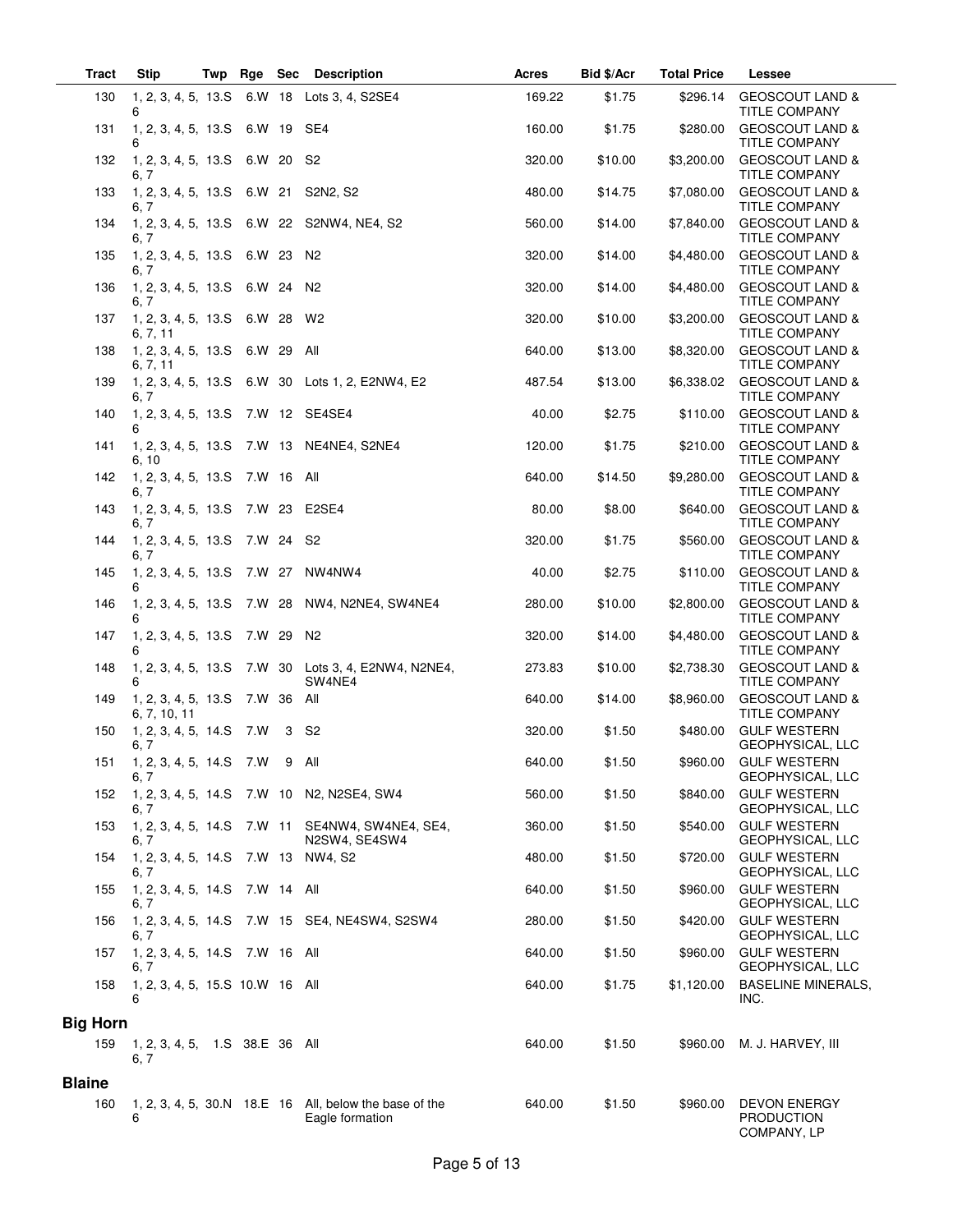| <b>Tract</b>  | <b>Stip</b>                                  | Twp | Rge Sec |            | <b>Description</b>                                                                 | <b>Acres</b>      | Bid \$/Acr | <b>Total Price</b> | Lessee                                                  |
|---------------|----------------------------------------------|-----|---------|------------|------------------------------------------------------------------------------------|-------------------|------------|--------------------|---------------------------------------------------------|
| 161           | 1, 2, 3, 4, 5, 30.N 19.E 13 SE4<br>6         |     |         |            |                                                                                    | 160.00            | \$5.00     | \$800.00           | <b>DEVON ENERGY</b><br><b>PRODUCTION</b><br>COMPANY, LP |
| 162           | 1, 2, 3, 4, 5, 30.N 19.E 14 W2SE4<br>6       |     |         |            |                                                                                    | 80.00             | \$5.25     | \$420.00           | <b>DEVON ENERGY</b><br><b>PRODUCTION</b><br>COMPANY, LP |
| 163           | 6                                            |     |         |            | 1, 2, 3, 4, 5, 30.N 19.E 15 NW4, NW4NE4, W2SW4                                     | 280.00            | \$28.00    | \$7,840.00         | NFR BEAR PAW BASIN<br><b>LLC</b>                        |
| 164           | 1, 2, 3, 4, 5, 30.N 19.E 16 All<br>6         |     |         |            |                                                                                    | 640.00            | \$28.00    | \$17,920.00        | NFR BEAR PAW BASIN<br><b>LLC</b>                        |
| 165           | 1, 2, 3, 4, 5, 30.N 19.E 23 W2NE4<br>6       |     |         |            |                                                                                    | 80.00             | \$6.00     | \$480.00           | <b>DEVON ENERGY</b><br><b>PRODUCTION</b><br>COMPANY, LP |
| 166           | 6                                            |     |         |            | 1, 2, 3, 4, 5, 30.N 19.E 24 N2NE4, SE4NE4, N2SE4,<br>SW <sub>4</sub>               | 360.00            | \$6.00     | \$2,160.00         | <b>DEVON ENERGY</b><br><b>PRODUCTION</b><br>COMPANY, LP |
| 167           | 1, 2, 3, 4, 5, 31.N 17.E 36<br>6             |     |         |            | N2, N2SE4, SW4SE4, SW4,<br>below the base of the<br>Telegraph Creek formation      | 600.00            | \$1.50     | \$900.00           | <b>DEVON ENERGY</b><br><b>PRODUCTION</b><br>COMPANY, LP |
| 168           | 1, 2, 3, 4, 5, 31.N 18.E 16<br>6             |     |         |            | All, below the base of the<br>Niobrara formation                                   | $\star$<br>640.00 | \$1.50     | \$960.00           | <b>DEVON ENERGY</b><br><b>PRODUCTION</b><br>COMPANY, LP |
| 169           | 1, 2, 3, 4, 5, 32.N 17.E 36                  |     |         |            | All, below the base of the<br>Eagle formation                                      | 640.00            | \$1.50     | \$960.00           | <b>DEVON ENERGY</b><br><b>PRODUCTION</b><br>COMPANY, LP |
| <b>Dawson</b> |                                              |     |         |            |                                                                                    |                   |            |                    |                                                         |
| 170           | 1, 2, 3, 4, 5, 17.N 53.E 16 All              |     |         |            |                                                                                    | 640.00            | \$1.50     | \$960.00           | PETRO-HUNT, LLC                                         |
| 171           | 1, 2, 3, 4, 5, 17.N 53.E 36 All<br>6         |     |         |            |                                                                                    | 640.00            | \$13.00    | \$8,320.00         | KIRKWOOD OIL & GAS<br><b>LLC</b>                        |
| 172           | 1, 2, 3, 4, 5, 18.N 53.E 12 N2<br>6, 8       |     |         |            |                                                                                    | 320.00            | \$1.50     | \$480.00           | PETRO-HUNT, LLC                                         |
| 173           | 1, 2, 3, 4, 5, 18.N 53.E 16 All              |     |         |            |                                                                                    | 640.00            | \$1.50     | \$960.00           | PETRO-HUNT, LLC                                         |
| 174           | 1, 2, 3, 4, 5, 18.N 53.E 20 SE4<br>6         |     |         |            |                                                                                    | 160.00            | \$1.50     | \$240.00           | PETRO-HUNT, LLC                                         |
| 175           | 1, 2, 3, 4, 5, 18.N 53.E 28<br>6             |     |         |            | NW4                                                                                | 160.00            | \$1.50     | \$240.00           | PETRO-HUNT, LLC                                         |
| 176           | 6                                            |     |         |            | 1, 2, 3, 4, 5, 18.N 53.E 32 NE4, NE4SE4, E2NW4,<br>NW4NW4                          | 320.00            | \$1.50     | \$480.00           | PETRO-HUNT, LLC                                         |
| 177           | 1, 2, 3, 4, 5, 18.N 53.E 36 All<br>6, 7      |     |         |            |                                                                                    | 640.00            | \$6.00     | \$3,840.00         | PETRO-HUNT, LLC                                         |
|               | 178  1, 2, 3, 4, 5, 19.N  53.E  16  All<br>6 |     |         |            |                                                                                    | 640.00            | \$15.25    |                    | \$9,760.00 PETRO-HUNT, LLC                              |
| 179           | 1, 2, 3, 4, 5, 21.N 52.E 36 All<br>6, 8      |     |         |            |                                                                                    | 640.00            | \$20.50    | \$13,120.00        | <b>KNAPP OIL</b><br>CORPORATION                         |
| 180           | 1, 2, 3, 4, 5, 22.N 52.E 36 All<br>6, 8      |     |         |            |                                                                                    | 640.00            | \$1.50     | \$960.00           | M. J. HARVEY, III                                       |
| <b>Fallon</b> |                                              |     |         |            |                                                                                    |                   |            |                    |                                                         |
| 181           | 6                                            |     |         |            | 1, 2, 3, 4, 5, 3.N 61.E 16 NE4, NE4SE4                                             | 200.00            | \$1.75     | \$350.00           | SANDS OIL COMPANY                                       |
| Gallatin      |                                              |     |         |            |                                                                                    |                   |            |                    |                                                         |
| 182           | 2, 3, 4, 5, 6, 1.S<br>19                     |     |         |            | 7.E 16 Lots 1 thru 8, W2                                                           | $\star$<br>666.16 | \$1.50     |                    | \$999.24 PACER ENERGY LLC                               |
| 183           | 2, 3, 4, 5, 6,<br>19                         | 1.S |         |            | 7.E 36 Lots 1 thru 8, E2W2, SE4                                                    | 636.52            | \$1.50     | \$954.78           | PACER ENERGY LLC                                        |
| 184           | 1, 2, 3, 4, 5,<br>6, 15                      | 2.S |         | 7.E 16 All |                                                                                    | 640.00            | \$1.50     | \$960.00           | PACER ENERGY LLC                                        |
| Hill<br>185   | 19                                           |     |         |            | 2, 3, 4, 5, 6, 30.N 15.E 5 SW4SE4, S2SW4, below the<br>base of the Eagle formation | 120.00            | \$1.50     | \$180.00           | <b>DEVON ENERGY</b><br><b>PRODUCTION</b><br>COMPANY, LP |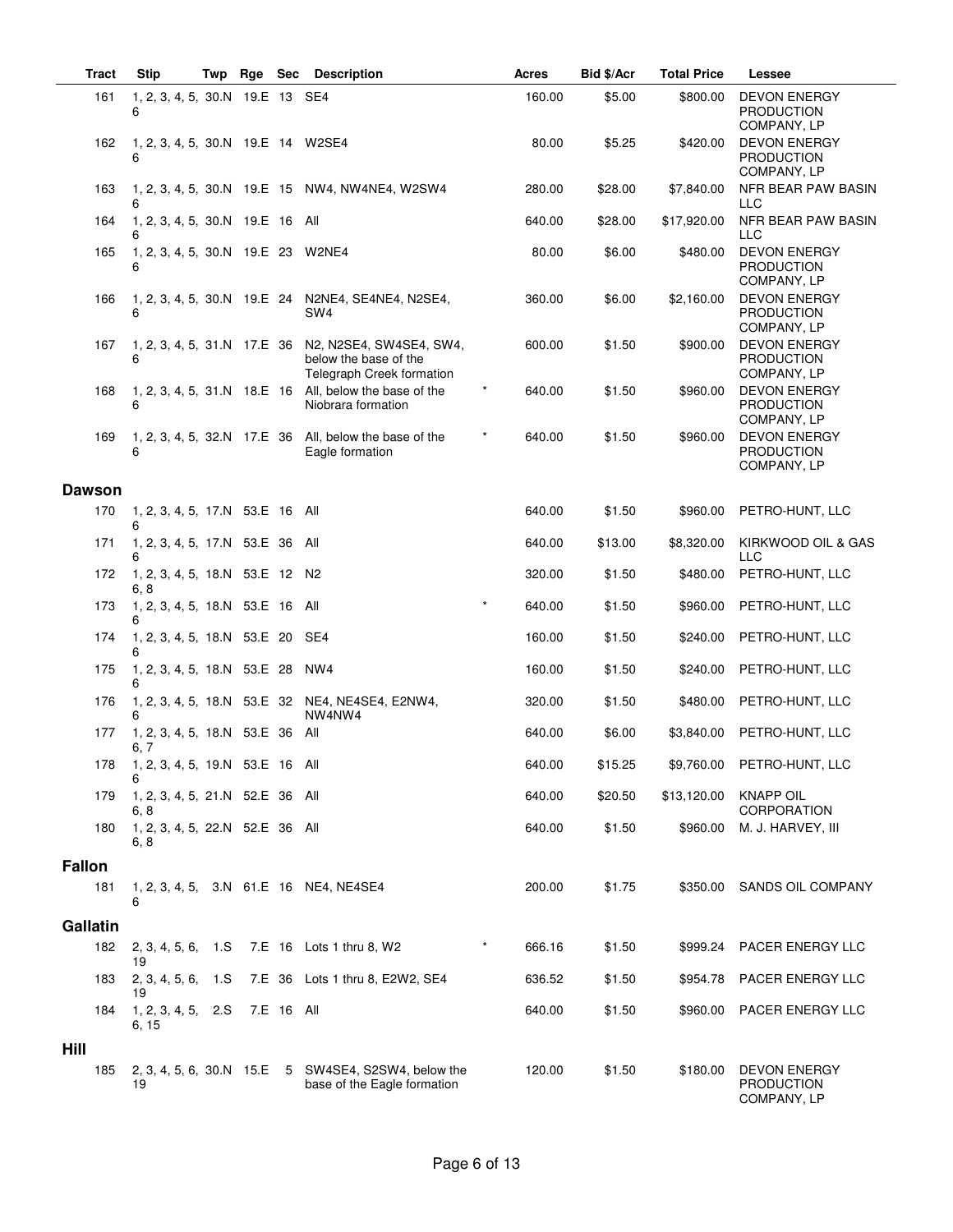| <b>Tract</b> | <b>Stip</b>                          | Twp | Rge | <b>Sec</b>     | <b>Description</b>                                                                                                             | Acres             | Bid \$/Acr | <b>Total Price</b> | Lessee                                                  |
|--------------|--------------------------------------|-----|-----|----------------|--------------------------------------------------------------------------------------------------------------------------------|-------------------|------------|--------------------|---------------------------------------------------------|
| 186          | 2, 3, 4, 5, 6, 30.N 15.E<br>8, 19    |     |     |                | 6 Lots 3, 4, SE4NW4, SW4NE4,<br>below the base of the Eagle<br>formation                                                       | 170.07            | \$1.50     | \$255.10           | <b>DEVON ENERGY</b><br><b>PRODUCTION</b><br>COMPANY, LP |
| 187          | 1, 2, 3, 4, 5, 30.N 15.E<br>6        |     |     |                | 8 NW4NE4, S2NE4, N2SE4,<br>below the base of the Eagle<br>formation                                                            | 200.00            | \$1.50     | \$300.00           | <b>DEVON ENERGY</b><br><b>PRODUCTION</b><br>COMPANY, LP |
| 188          | 19                                   |     |     |                | 2, 3, 4, 5, 6, 30. N 15. E 16 All, below the base of the<br>Eagle formation                                                    | 640.00            | \$1.50     | \$960.00           | <b>DEVON ENERGY</b><br><b>PRODUCTION</b><br>COMPANY, LP |
| 189          | 6                                    |     |     |                | 1, 2, 3, 4, 5, 30.N 15.E 23 N2SW4, below the base of the<br>Eagle formation                                                    | 80.00             | \$1.50     | \$120.00           | <b>DEVON ENERGY</b><br>PRODUCTION<br>COMPANY, LP        |
| 190          | 19                                   |     |     |                | 2, 3, 4, 5, 6, 31.N 14.E 36 All, below the base of the<br>Eagle formation                                                      | 640.00            | \$1.50     | \$960.00           | <b>DEVON ENERGY</b><br><b>PRODUCTION</b><br>COMPANY, LP |
| 191          | 1, 2, 3, 4, 5, 31.N 15.E 16<br>6     |     |     |                | All, below the base of the<br>Telegraph Creek formation                                                                        | 640.00            | \$1.50     | \$960.00           | <b>DEVON ENERGY</b><br><b>PRODUCTION</b><br>COMPANY, LP |
| 192          | 6, 7, 11, 18                         |     |     |                | 1, 2, 3, 4, 5, 31.N 15.E 36 All, below the base of the<br>Niobrara formation                                                   | 640.00            | \$1.50     | \$960.00           | <b>DEVON ENERGY</b><br><b>PRODUCTION</b><br>COMPANY, LP |
| 193          | 6                                    |     |     |                | 1, 2, 3, 4, 5, 31.N 16.E 20 Lots 2, 4, SE4NW4, SW4NE4,<br>W2SE4, NE4SW4, below the<br>base of the Telegraph Creek<br>formation | 260.61            | \$1.50     | \$390.92           | <b>DEVON ENERGY</b><br><b>PRODUCTION</b><br>COMPANY, LP |
| 194          | 6                                    |     |     |                | 1, 2, 3, 4, 5, 31.N 16.E 29 Lot 1, NW4NE4, below the<br>base of the Telegraph Creek<br>formation                               | 59.29             | \$1.69     | \$100.00           | <b>DEVON ENERGY</b><br><b>PRODUCTION</b><br>COMPANY, LP |
| 195          | 6, 8                                 |     |     |                | 1, 2, 3, 4, 5, 31.N 17.E 16 All, below the base of the<br>Telegraph Creek formation                                            | 640.00            | \$1.50     | \$960.00           | <b>DEVON ENERGY</b><br><b>PRODUCTION</b><br>COMPANY, LP |
| 196          | 1, 2, 3, 4, 5, 32.N 14.E 36<br>6     |     |     |                | All, below the base of the<br>Telegraph Creek formation                                                                        | 640.00            | \$1.50     | \$960.00           | <b>DEVON ENERGY</b><br>PRODUCTION<br>COMPANY, LP        |
| 197          | 1, 2, 3, 4, 5, 32.N 15.E 27<br>6     |     |     |                | NE4NW4, W2W2, below the<br>base of the Eagle formation                                                                         | $\star$<br>200.00 | \$1.50     | \$300.00           | <b>DEVON ENERGY</b><br>PRODUCTION<br>COMPANY, LP        |
| 198          | 6, 11                                |     |     |                | 1, 2, 3, 4, 5, 32.N 15.E 28 E2NE4, SW4NE4, W2, SE4,<br>below the base of the Niobrara<br>formation                             | 600.00            | \$1.50     | \$900.00           | <b>DEVON ENERGY</b><br><b>PRODUCTION</b><br>COMPANY, LP |
| 199          | 6                                    |     |     |                | 1, 2, 3, 4, 5, 32.N 15.E 29 E2, less 8.37 acres, below the<br>base of the Eagle formation                                      | 311.63            | \$1.50     | \$467.44           | <b>DEVON ENERGY</b><br><b>PRODUCTION</b><br>COMPANY, LP |
| 200          | 6                                    |     |     |                | 1, 2, 3, 4, 5, 32.N 15.E 31 Part of the SE4, below the<br>base of the Niobrara formation                                       | 102.82            | \$1.50     | \$154.23           | <b>DEVON ENERGY</b><br><b>PRODUCTION</b><br>COMPANY, LP |
| 201          | 6                                    |     |     |                | 1, 2, 3, 4, 5, 32.N 15.E 32 Part NW4NW4, NE4NW4,<br>S2NW4, SW4, E2NE4, below<br>the base of the Niobrara<br>formation          | 386.51            | \$1.50     | \$579.76           | <b>DEVON ENERGY</b><br><b>PRODUCTION</b><br>COMPANY, LP |
| 202          | 1, 2, 3, 4, 5, 32.N 15.E 33<br>6, 11 |     |     |                | All, below the base of the<br>Telegraph Creek formation                                                                        | 640.00            | \$1.50     | \$960.00           | <b>DEVON ENERGY</b><br><b>PRODUCTION</b><br>COMPANY, LP |
| 203          | 1, 2, 3, 4, 5, 32.N 15.E 34<br>6     |     |     |                | NW4NW4, below the base of<br>the Eagle formation                                                                               | $\star$<br>40.00  | \$2.50     | \$100.00           | <b>DEVON ENERGY</b><br><b>PRODUCTION</b><br>COMPANY, LP |
| 204          | 1, 2, 3, 4, 5, 33.N<br>6             |     | 9.E | $\overline{1}$ | S <sub>2</sub>                                                                                                                 | $\star$<br>320.00 | \$1.50     | \$480.00           | <b>BRAINSTORM ENERGY,</b><br>INC.                       |
| 205          | 1, 2, 3, 4, 5, 33.N<br>6             |     |     | 9.E 16 All     |                                                                                                                                | $\star$<br>640.00 | \$1.50     | \$960.00           | BRAINSTORM ENERGY,<br>INC.                              |
| 206          | 1, 2, 3, 4, 5, 34.N 15.E<br>6        |     |     | 5              | NW4SE4, S2SE4                                                                                                                  | 120.00            | \$29.00    | \$3,480.00         | NFR BEAR PAW BASIN<br><b>LLC</b>                        |
| 207          | 1, 2, 3, 4, 5, 34.N 15.E<br>6        |     |     |                | 6 Lots 3, 4, SW4NE4, N2SE4                                                                                                     | 196.57            | \$29.00    | \$5,700.53         | NFR BEAR PAW BASIN<br>LLC                               |
| 208          | 1, 2, 3, 4, 5, 34.N 15.E<br>6        |     |     |                | 7 Lots 1, 2, 3, 4, E2W2                                                                                                        | 305.64            | \$135.00   | \$41,261.40        | NFR BEAR PAW BASIN<br>LLC                               |
| 209          | 1, 2, 3, 4, 5, 34.N 15.E<br>6        |     |     |                | 8 N2NE4                                                                                                                        | 80.00             | \$30.00    | \$2,400.00         | NFR BEAR PAW BASIN<br>LLC                               |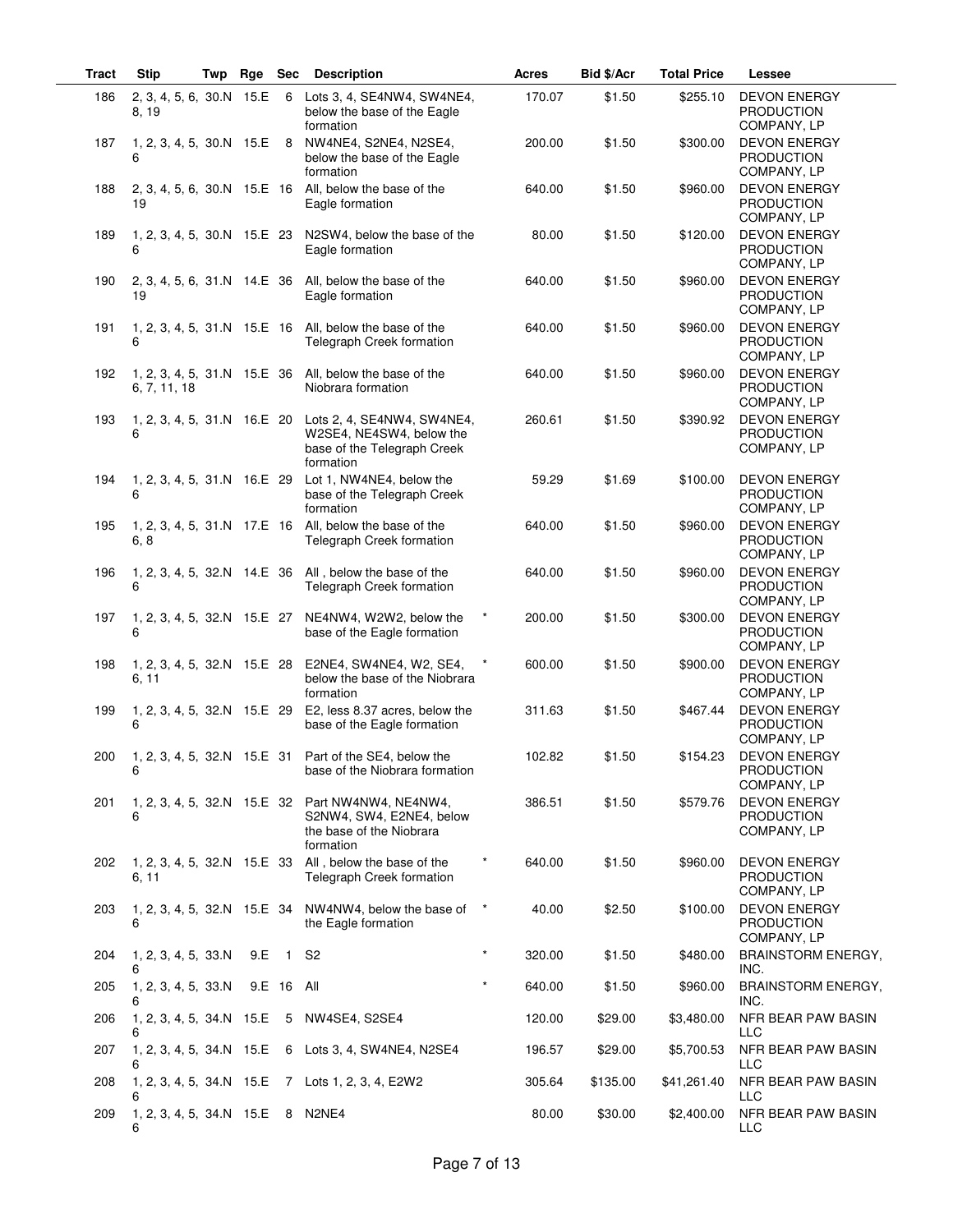| <b>Tract</b>   | <b>Stip</b>                            | Twp | Rge Sec        |              | <b>Description</b>                                                          |           | Acres  | Bid \$/Acr | <b>Total Price</b> | Lessee                                    |
|----------------|----------------------------------------|-----|----------------|--------------|-----------------------------------------------------------------------------|-----------|--------|------------|--------------------|-------------------------------------------|
| 210            | 6                                      |     |                |              | 1, 2, 3, 4, 5, 34.N 15.E 18 Lot 1, NE4NW4                                   |           | 76.42  | \$30.00    | \$2,292.60         | NFR BEAR PAW BASIN<br><b>LLC</b>          |
| 211            | 6                                      |     |                |              | 1, 2, 3, 4, 5, 35.N 16.E 6 Lots 3, 4, 5, 6, 7, SE4NW4,<br>E2SW4             |           | 301.27 | \$160.00   | \$48,203.20        | NFR BEAR PAW BASIN<br><b>LLC</b>          |
| <b>Madison</b> |                                        |     |                |              |                                                                             |           |        |            |                    |                                           |
| 212            | 1, 2, 3, 4, 5,<br>6, 14, 16            |     |                |              | 4.S 6.W 12 SW4NW4, N2N2, SE4NE4,<br>E2SE4, N2SW4, less 8.57<br>acres RR R/W | $\star$   | 391.43 | \$1.50     | \$587.14           | <b>GULF WESTERN</b><br>GEOPHYSICAL, LLC   |
| 213            | 1, 2, 3, 4, 5,<br>6, 9, 10             | 4.S | 6.W 16         |              | All                                                                         | $\star$   | 640.00 | \$1.50     | \$960.00           | <b>GULF WESTERN</b><br>GEOPHYSICAL, LLC   |
| 214            | 1, 2, 3, 4, 5,<br>6, 16                | 4.S |                |              | 6.W 22 S2S2                                                                 | $\star$   | 160.24 | \$1.50     | \$240.36           | <b>GULF WESTERN</b><br>GEOPHYSICAL, LLC   |
| 215            | 1, 2, 3, 4, 5,<br>6                    | 4.S | 6.W 23         |              | S2SW4                                                                       | $\star$   | 82.99  | \$1.50     | \$124.48           | <b>GULF WESTERN</b><br>GEOPHYSICAL, LLC   |
| 216            | 1, 2, 3, 4, 5,<br>6, 16                |     |                |              | 4.S 6.W 26 NW4, NW4NE4, S2NE4, S2                                           | $\star$   | 606.37 | \$1.50     | \$909.56           | <b>GULF WESTERN</b><br>GEOPHYSICAL, LLC   |
| 217            | 1, 2, 3, 4, 5,<br>6, 16                |     |                |              | 4.S 6.W 27 N2, N2SE4, SW4SE4, SW4                                           | $\star$   | 603.28 | \$1.50     | \$904.92           | <b>GULF WESTERN</b><br>GEOPHYSICAL, LLC   |
| 218            | 1, 2, 3, 4, 5,<br>6, 16                |     | 4.S 6.W 28     |              | All                                                                         | $\star$   | 646.05 | \$1.50     | \$969.08           | <b>GULF WESTERN</b><br>GEOPHYSICAL, LLC   |
| 219            | 1, 2, 3, 4, 5,<br>6, 16                | 4.S | 6.W 29         |              | SE4                                                                         | $\star$   | 162.12 | \$1.50     | \$243.18           | <b>GULF WESTERN</b><br>GEOPHYSICAL, LLC   |
| 220            | 1, 2, 3, 4, 5,<br>6, 16                | 4.S |                |              | 6.W 32 E2NW4, NE4, S2                                                       | $\star$   | 565.67 | \$1.50     | \$848.50           | <b>GULF WESTERN</b><br>GEOPHYSICAL, LLC   |
| 221            | 1, 2, 3, 4, 5,<br>6, 16                |     | 4.S 6.W 33     |              | NW4, NW4NE4, E2E2,<br>N2SW4. SW4SW4                                         | $^\star$  | 481.69 | \$1.50     | \$722.54           | <b>GULF WESTERN</b><br>GEOPHYSICAL, LLC   |
| 222            | 1, 2, 3, 4, 5,<br>6, 16                |     | 4.S 6.W 34     |              | NW4, NW4NE4, S2NE4, S2                                                      | $\star$   | 607.66 | \$1.50     | \$911.49           | <b>GULF WESTERN</b><br>GEOPHYSICAL, LLC   |
| 223            | 1, 2, 3, 4, 5,<br>6, 16                | 4.S |                |              | 6.W 35 NE4NW4, S2NW4, W2E2,<br>SW <sub>4</sub>                              | $^\star$  | 447.16 | \$1.50     | \$670.74           | <b>GULF WESTERN</b><br>GEOPHYSICAL, LLC   |
| 224            | 1, 2, 3, 4, 5,<br>6, 7, 10, 11         | 4.S | 6.W 36 All     |              |                                                                             | $\star$   | 649.37 | \$22.00    | \$14,286.14        | <b>GULF WESTERN</b><br>GEOPHYSICAL, LLC   |
| 225            | 1, 2, 3, 4, 5,<br>6, 7, 9, 10          |     | 4.S 7.W 16 All |              |                                                                             | $\star$   | 640.00 | \$1.50     | \$960.00           | <b>GULF WESTERN</b><br>GEOPHYSICAL, LLC   |
| 226            | 1, 2, 3, 4, 5,<br>6, 9, 10             | 4.S |                |              | 7.W 36 N2, SE4                                                              |           | 480.00 | \$1.50     | \$720.00           | <b>GULF WESTERN</b><br>GEOPHYSICAL, LLC   |
| 227            | 2, 3, 4, 5, 6,<br>19                   | 4.S | 8.W 16         |              | All                                                                         |           | 640.00 | \$1.50     | \$960.00           | <b>GULF WESTERN</b><br>GEOPHYSICAL, LLC   |
| 228            | 1, 2, 3, 4, 5,<br>6, 16                | 5.S | 6.W            | $\mathbf{1}$ | NW4SW4, S2SW4                                                               | $\star$   | 121.96 | \$1.50     | \$182.94           | <b>GULF WESTERN</b><br>GEOPHYSICAL, LLC   |
| 229            | 1, 2, 3, 4, 5,<br>6, 16                |     | 5.S 6.W        |              | 2 Lots 2, 3, 4, S2N2, S2                                                    |           | 599.06 | \$1.50     | \$898.59           | <b>GULF WESTERN</b><br>GEOPHYSICAL, LLC   |
| 230            | 1, 2, 3, 4, 5, 5.S 6.W<br>6, 16        |     |                |              | 3 Lots 1, 2, 3, 4, S2N2, S2                                                 | $\star$   | 634.83 | \$1.50     |                    | \$952.25 GULF WESTERN<br>GEOPHYSICAL, LLC |
| 231            | 1, 2, 3, 4, 5, 5.S 6.W<br>6, 16        |     |                |              | 4 Lots 1, 2, 3, 4, S2N2, S2                                                 | $^{\ast}$ | 641.22 | \$1.50     | \$961.83           | <b>GULF WESTERN</b><br>GEOPHYSICAL, LLC   |
| 232            | 1, 2, 3, 4, 5, 5.<br>6, 16             |     | 6.W            |              | 5 Lots 1, 2, S2NE4, S2                                                      | $^\star$  | 484.27 | \$1.50     | \$726.40           | <b>GULF WESTERN</b><br>GEOPHYSICAL, LLC   |
| 233            | 1, 2, 3, 4, 5,<br>6                    |     | 5.S 6.W        |              | 7 SE4                                                                       | $\star$   | 162.78 | \$1.50     | \$244.17           | <b>GULF WESTERN</b><br>GEOPHYSICAL, LLC   |
| 234            | 1, 2, 3, 4, 5,<br>6, 16                |     | 5.S 6.W        |              | 8 All                                                                       |           | 648.57 | \$1.50     | \$972.86           | <b>GULF WESTERN</b><br>GEOPHYSICAL, LLC   |
| 235            | 1, 2, 3, 4, 5,<br>6, 16                |     | 5.S 6.W        |              | 9 All                                                                       | $\star$   | 648.66 | \$1.50     | \$972.99           | <b>GULF WESTERN</b><br>GEOPHYSICAL, LLC   |
| 236            | 1, 2, 3, 4, 5, 5.S 6.W 10 All<br>6, 16 |     |                |              |                                                                             | $\star$   | 647.13 | \$1.50     | \$970.70           | <b>GULF WESTERN</b><br>GEOPHYSICAL, LLC   |
| 237            | 1, 2, 3, 4, 5,<br>6, 16                |     | 5.S 6.W 11 All |              |                                                                             | $\star$   | 652.10 | \$1.50     | \$978.15           | <b>GULF WESTERN</b><br>GEOPHYSICAL, LLC   |
| 238            | 1, 2, 3, 4, 5,<br>6, 16                |     | 5.S 6.W 12 All |              |                                                                             | $\star$   | 649.63 | \$1.50     | \$974.44           | <b>GULF WESTERN</b><br>GEOPHYSICAL, LLC   |
| 239            | 1, 2, 3, 4, 5, 5.S 6.W 13 All<br>6     |     |                |              |                                                                             |           | 640.00 | \$1.50     | \$960.00           | <b>GULF WESTERN</b><br>GEOPHYSICAL, LLC   |
| 240            | 1, 2, 3, 4, 5,<br>6                    |     | 5.S 6.W 14 All |              |                                                                             | $\star$   | 640.73 | \$1.50     | \$961.10           | <b>GULF WESTERN</b><br>GEOPHYSICAL, LLC   |
| 241            | 1, 2, 3, 4, 5, 5.S 6.W 15 All<br>6, 16 |     |                |              |                                                                             | $\star$   | 640.13 | \$1.50     | \$960.20           | <b>GULF WESTERN</b><br>GEOPHYSICAL, LLC   |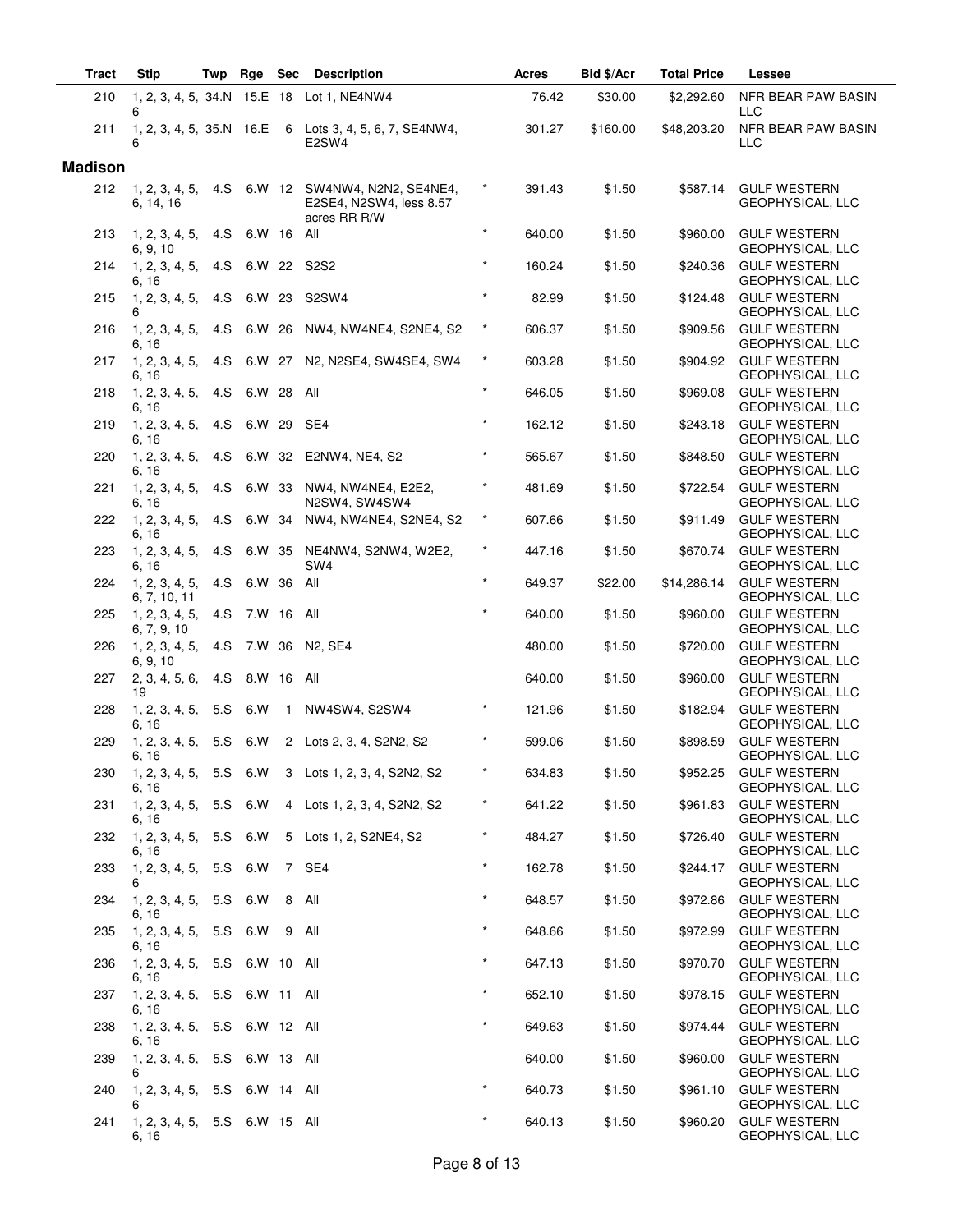| <b>Tract</b> | <b>Stip</b>                                 | Twp | Rge            | Sec Description                                     |          | Acres  | Bid \$/Acr | <b>Total Price</b> | Lessee                                         |
|--------------|---------------------------------------------|-----|----------------|-----------------------------------------------------|----------|--------|------------|--------------------|------------------------------------------------|
| 242          | 1, 2, 3, 4, 5, 5.S 6.W 16 All<br>6, 16      |     |                |                                                     | $\star$  | 651.80 | \$1.50     | \$977.70           | <b>GULF WESTERN</b><br>GEOPHYSICAL, LLC        |
| 243          | 1, 2, 3, 4, 5,<br>6, 16                     |     | 5.S 6.W 17 All |                                                     | $\star$  | 644.65 | \$1.50     | \$966.97           | <b>GULF WESTERN</b><br><b>GEOPHYSICAL, LLC</b> |
| 244          | 6. 16                                       |     |                | 1, 2, 3, 4, 5, 5.S 6.W 18 Lots 1, 2, 3, 4, E2W2, E2 | $\star$  | 656.46 | \$1.50     | \$984.69           | <b>GULF WESTERN</b><br>GEOPHYSICAL, LLC        |
| 245          | 1, 2, 3, 4, 5, 5.S 6.W 19 N2NE4<br>6, 16    |     |                |                                                     | $\star$  | 81.30  | \$1.50     | \$121.95           | <b>GULF WESTERN</b><br>GEOPHYSICAL, LLC        |
| 246          | 1, 2, 3, 4, 5, 5.S 6.W 20<br>6, 16          |     |                | N <sub>2</sub> . NE4SE4                             | $\star$  | 361.38 | \$1.50     | \$542.07           | <b>GULF WESTERN</b><br>GEOPHYSICAL, LLC        |
| 247          | 1, 2, 3, 4, 5,<br>6                         | 5.S | 6.W 21         | All                                                 | $\star$  | 648.91 | \$1.50     | \$973.36           | <b>GULF WESTERN</b><br>GEOPHYSICAL, LLC        |
| 248          | 1, 2, 3, 4, 5,                              | 5.S | 6.W 22         | All                                                 | $\star$  | 640.52 | \$1.50     | \$960.78           | <b>GULF WESTERN</b><br><b>GEOPHYSICAL, LLC</b> |
| 249          | 1, 2, 3, 4, 5,<br>6                         | 5.S | 6.W 23 All     |                                                     |          | 640.00 | \$1.50     | \$960.00           | <b>GULF WESTERN</b><br>GEOPHYSICAL, LLC        |
| 250          | 1, 2, 3, 4, 5,<br>6                         | 5.S | 6.W 24         | All                                                 |          | 640.00 | \$1.50     | \$960.00           | <b>GULF WESTERN</b><br>GEOPHYSICAL, LLC        |
| 251          | 1, 2, 3, 4, 5,<br>6                         | 5.S | 6.W 25         | All                                                 |          | 640.00 | \$1.50     | \$960.00           | <b>GULF WESTERN</b><br>GEOPHYSICAL, LLC        |
| 252          | 1, 2, 3, 4, 5, 5.<br>6                      |     | 6.W 26         | All                                                 |          | 640.00 | \$1.50     | \$960.00           | <b>GULF WESTERN</b><br>GEOPHYSICAL, LLC        |
| 253          | 1, 2, 3, 4, 5,<br>6                         | 5.S | 6.W 27 All     |                                                     |          | 640.00 | \$1.50     | \$960.00           | <b>GULF WESTERN</b><br>GEOPHYSICAL, LLC        |
| 254          | 1, 2, 3, 4, 5,                              | 5.S |                | 6.W 28 W2W2, NE4NW4, NE4,<br>E2SE4, SE4SW4          |          | 480.00 | \$1.50     | \$720.00           | <b>GULF WESTERN</b><br>GEOPHYSICAL, LLC        |
| 255          | 1, 2, 3, 4, 5,                              | 5.S | 6.W 34         | NE4NW4, NE4                                         |          | 200.00 | \$1.50     | \$300.00           | <b>GULF WESTERN</b><br>GEOPHYSICAL, LLC        |
| 256          | 1, 2, 3, 4, 5,<br>6                         | 5.S | 6.W 35         | N2, SE4, N2SW4, SE4SW4                              |          | 600.00 | \$1.50     | \$900.00           | <b>GULF WESTERN</b><br>GEOPHYSICAL, LLC        |
| 257          | 1, 2, 3, 4, 5,<br>6                         | 5.S | 6.W 36         | All                                                 |          | 640.00 | \$1.50     | \$960.00           | <b>GULF WESTERN</b><br>GEOPHYSICAL, LLC        |
| 258          | 1, 2, 3, 4, 5,                              | 5.S | 7.W 36         | All                                                 | $\star$  | 647.70 | \$1.50     | \$971.55           | <b>GULF WESTERN</b><br><b>GEOPHYSICAL, LLC</b> |
| 259          | 1, 2, 3, 4, 5,                              | 6.S | 6.W            | 6 Lots 3, 4, 5, 6, SE4NW4,<br>NE4SW4                | $\star$  | 269.98 | \$1.50     | \$404.97           | <b>GULF WESTERN</b><br>GEOPHYSICAL, LLC        |
| 260          | 1, 2, 3, 4, 5, 6. S<br>6, 11                |     | 6.W 16         | All                                                 |          | 640.00 | \$1.50     | \$960.00           | <b>GULF WESTERN</b><br>GEOPHYSICAL, LLC        |
| 261          | 1, 2, 3, 4, 5,<br>6                         | 6.S | 6.W 30         | Lots 1, 2, 3, 4, E2W2                               |          | 294.04 | \$1.50     | \$441.06           | <b>GULF WESTERN</b><br>GEOPHYSICAL, LLC        |
| 262          | 1, 2, 3, 4, 5,<br>6                         |     | 6.S 6.W 31     | Lots 1, 2, 3, 4, E2W2, E2                           |          | 615.28 | \$1.50     | \$922.92           | <b>GULF WESTERN</b><br><b>GEOPHYSICAL, LLC</b> |
| 263          |                                             |     |                | 1, 2, 3, 4, 5, 6.S 6.W 32 NW4NW4, S2NW4, SW4        |          | 280.00 | \$1.50     |                    | \$420.00 GULF WESTERN<br>GEOPHYSICAL, LLC      |
| 264          | 2, 3, 4, 5, 6, 6. S 6. W 36 All<br>19       |     |                |                                                     |          | 640.00 | \$1.50     |                    | \$960.00 GULF WESTERN<br>GEOPHYSICAL, LLC      |
| 265          | 6                                           |     |                | 1, 2, 3, 4, 5, 6.S 7.W 1 Lot 4, SW4NW4, S2          | $\star$  | 410.37 | \$1.50     | \$615.56           | <b>GULF WESTERN</b><br>GEOPHYSICAL, LLC        |
| 266          | 1, 2, 3, 4, 5, 6.S 7.W<br>6, 16             |     |                | 2 Lots 1, 2, 3, 4, S2N2, S2                         | $^\star$ | 671.94 | \$1.50     | \$1,007.91         | <b>GULF WESTERN</b><br>GEOPHYSICAL, LLC        |
| 267          | $1, 2, 3, 4, 5, 6. S$ 7.W<br>6, 16          |     |                | 3 Lot 1, SE4NE4, E2SE4                              | $\star$  | 168.66 | \$1.50     | \$252.99           | <b>GULF WESTERN</b><br>GEOPHYSICAL, LLC        |
| 268          | 1, 2, 3, 4, 5, 6.S 7.W 10 E2E2<br>6, 11, 16 |     |                |                                                     | $\star$  | 161.03 | \$1.50     | \$241.54           | <b>GULF WESTERN</b><br>GEOPHYSICAL, LLC        |
| 269          | 1, 2, 3, 4, 5, 6.S 7.W 11 All<br>6, 11, 16  |     |                |                                                     | $\star$  | 646.69 | \$1.50     | \$970.04           | <b>GULF WESTERN</b><br>GEOPHYSICAL, LLC        |
| 270          | 1, 2, 3, 4, 5, 6. S 7. W 12 All<br>6        |     |                |                                                     | $\star$  | 645.11 | \$1.50     | \$967.66           | <b>GULF WESTERN</b><br>GEOPHYSICAL, LLC        |
| 271          | 1, 2, 3, 4, 5, 6.S 7.W 13 All<br>6, 11      |     |                |                                                     | $\star$  | 643.53 | \$1.50     | \$965.30           | <b>GULF WESTERN</b><br>GEOPHYSICAL, LLC        |
| 272          | 1, 2, 3, 4, 5, 6.S 7.W 14 All<br>6, 11, 16  |     |                |                                                     | $\star$  | 645.32 | \$1.50     | \$967.98           | <b>GULF WESTERN</b><br>GEOPHYSICAL, LLC        |
| 273          | 6, 11                                       |     |                | 1, 2, 3, 4, 5, 6.S 7.W 15 E2NE4, NE4SE4             | $^\star$ | 120.37 | \$1.50     | \$180.56           | <b>GULF WESTERN</b><br>GEOPHYSICAL, LLC        |
| 274          | 6, 11, 16                                   |     |                | 1, 2, 3, 4, 5, 6.S 7.W 23 NE4NW4, NE4, NE4SE4       | $^\star$ | 242.96 | \$1.50     | \$364.44           | <b>GULF WESTERN</b><br>GEOPHYSICAL, LLC        |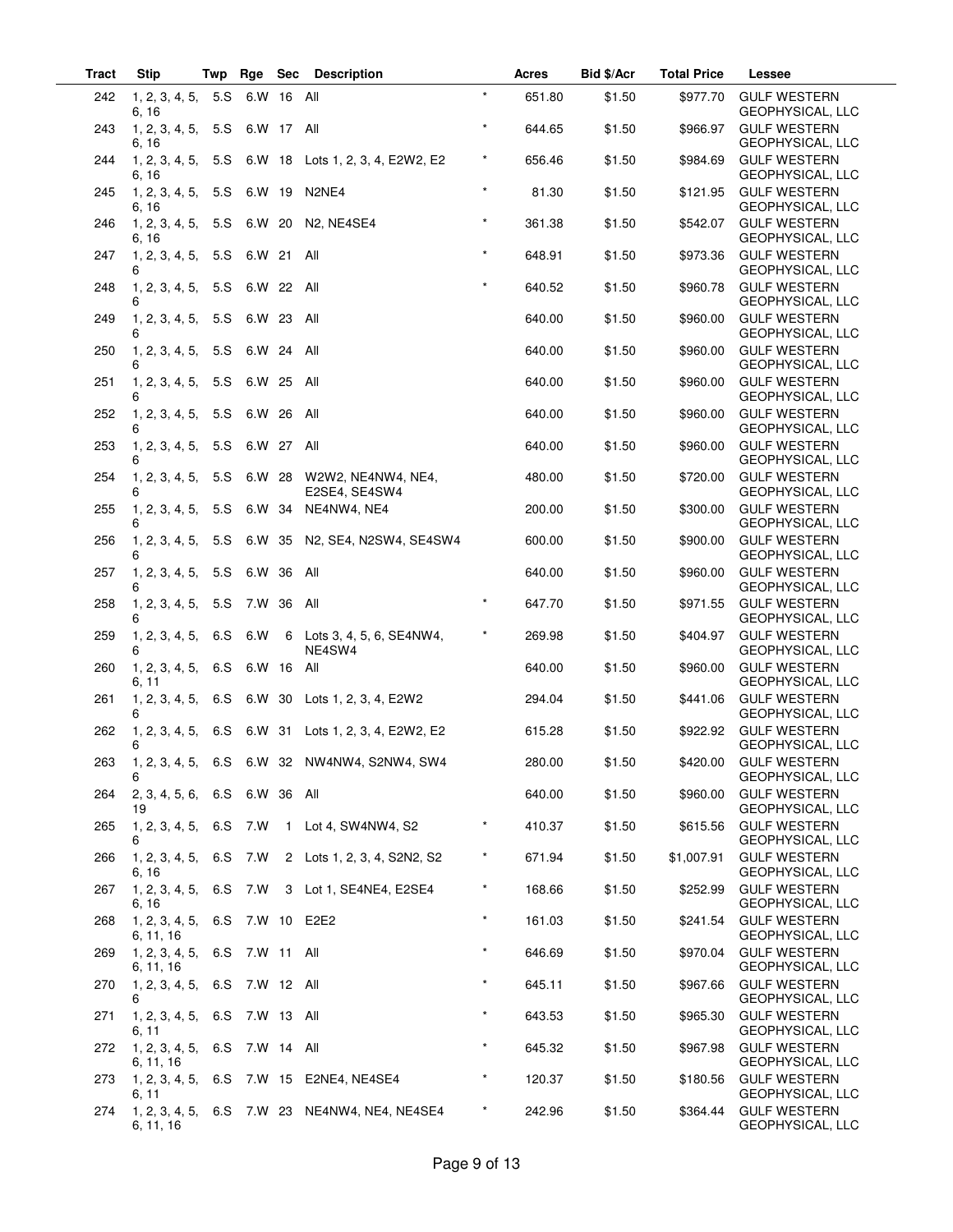| <b>Tract</b>    | <b>Stip</b>                             | Twp | Rge        | <b>Sec</b>   | <b>Description</b>                                                      |         | Acres  | Bid \$/Acr | <b>Total Price</b> | Lessee                                        |
|-----------------|-----------------------------------------|-----|------------|--------------|-------------------------------------------------------------------------|---------|--------|------------|--------------------|-----------------------------------------------|
| 275             | 1, 2, 3, 4, 5,<br>6                     | 6.S | 7.W 24 N2  |              |                                                                         | $\star$ | 320.91 | \$1.50     | \$481.36           | <b>GULF WESTERN</b><br>GEOPHYSICAL, LLC       |
| 276             | 1, 2, 3, 4, 5, 6.<br>6, 11              |     | 7.W 25 All |              |                                                                         |         | 640.00 | \$1.50     | \$960.00           | <b>GULF WESTERN</b><br>GEOPHYSICAL, LLC       |
| 277             | 1, 2, 3, 4, 5, 6. S<br>6                |     | 7.W 36 All |              |                                                                         |         | 640.00 | \$1.50     | \$960.00           | <b>GULF WESTERN</b><br>GEOPHYSICAL, LLC       |
| 278             | 1, 2, 3, 4, 5, 7. S<br>6                |     | 6.W        |              | 6 Lots 1, 2, 3, 4, 5, 6, SE4NW4,<br>S2NE4, NE4SW4                       |         | 382.15 | \$1.50     | \$573.22           | <b>GULF WESTERN</b><br>GEOPHYSICAL, LLC       |
| 279             | 1, 2, 3, 4, 5, 7. S<br>6                |     | 7.W        | $\mathbf{1}$ | Lot 4                                                                   |         | 38.77  | \$2.58     | \$100.00           | <b>GULF WESTERN</b><br>GEOPHYSICAL, LLC       |
| 280             | 1, 2, 3, 4, 5,<br>6                     | 7.S |            |              | 7.W 23 NE4, E2SE4                                                       |         | 240.00 | \$1.50     | \$360.00           | <b>GULF WESTERN</b><br>GEOPHYSICAL, LLC       |
| 281             | 1, 2, 3, 4, 5,<br>6                     | 7.S | 7.W 24     |              | W2                                                                      |         | 320.00 | \$1.50     | \$480.00           | <b>GULF WESTERN</b><br>GEOPHYSICAL, LLC       |
| 282             | 1, 2, 3, 4, 5, 7. S<br>6                |     | 7.W 25     |              | NW4NW4                                                                  |         | 40.00  | \$2.50     | \$100.00           | <b>GULF WESTERN</b><br>GEOPHYSICAL, LLC       |
| 283             | 1, 2, 3, 4, 5, 7.S<br>6, 11             |     | 7.W 36 All |              |                                                                         |         | 640.00 | \$1.50     | \$960.00           | <b>GULF WESTERN</b><br>GEOPHYSICAL, LLC       |
| <b>McCone</b>   |                                         |     |            |              |                                                                         |         |        |            |                    |                                               |
| 284             | 1, 2, 3, 4, 5, 25.N 50.E 36 All<br>6    |     |            |              |                                                                         |         | 640.00 | \$3.00     | \$1,920.00         | M. J. HARVEY, III                             |
| Pondera         |                                         |     |            |              |                                                                         |         |        |            |                    |                                               |
| 285             | 1, 2, 3, 4, 5, 28.N<br>6                |     | 6.W 11     |              | N2SE4, S2SW4                                                            |         | 160.00 | \$2.00     | \$320.00           | ALTAMONT OIL & GAS.<br>INC.                   |
| 286             | 1, 2, 3, 4, 5, 28.N<br>6                |     |            |              | 6.W 14 W2SW4                                                            |         | 80.00  | \$21.00    | \$1,680.00         | ALTAMONT OIL & GAS,<br>INC.                   |
| 287             | 1, 2, 3, 4, 5, 28.N<br>6                |     | 6.W 23     |              | N2NW4, W2NE4                                                            |         | 160.00 | \$21.00    | \$3,360.00         | <b>MOUNTAIN VIEW</b><br>ENERGY, INC.          |
| 288             | 2, 3, 4, 5, 6, 28.N<br>20               |     | 8.W        | 5            | SW4SE4                                                                  |         | 40.00  | \$23.00    | \$920.00           | <b>ANTARES</b><br>EXPLORATION FUND, LP        |
| 289             | 2, 3, 4, 5, 6, 28.N<br>20               |     | 8.W        | 6            | Lot 6                                                                   |         | 34.35  | \$23.00    | \$790.05           | <b>ANTARES</b><br><b>EXPLORATION FUND, LP</b> |
| 290             | 2, 3, 4, 5, 6, 28.N<br>20               |     | 8.W        |              | 8 SE4SW4                                                                |         | 40.00  | \$17.00    | \$680.00           | <b>ANTARES</b><br>EXPLORATION FUND, LP        |
| 291             | 2, 3, 4, 5, 6, 28.N<br>20               |     |            |              | 8.W 16 N2, W2SE4, SW4                                                   |         | 560.00 | \$14.00    | \$7,840.00         | <b>ANTARES</b><br><b>EXPLORATION FUND, LP</b> |
| 292             | 2, 3, 4, 5, 6, 28.N 8.W 17 SW4SW4<br>20 |     |            |              |                                                                         |         | 40.00  | \$31.00    | \$1,240.00         | <b>ANTARES</b><br><b>EXPLORATION FUND, LP</b> |
| <b>Richland</b> |                                         |     |            |              |                                                                         |         |        |            |                    |                                               |
| 293             | 6                                       |     |            |              | 1, 2, 3, 4, 5, 21.N 56.E 36 Lots 1, 2, 3, 4, W2, W2E2                   |         | 642.08 | \$1.50     |                    | \$963.12 M. J. HARVEY, III                    |
| 294             | 6, 12                                   |     |            |              | 1, 2, 3, 4, 5, 21.N 58.E 11 Yellowstone Riverbed and<br>related acreage |         | 53.00  | \$12.00    | \$636.00           | M. J. HARVEY, III                             |
| 295             | 6, 12                                   |     |            |              | 1, 2, 3, 4, 5, 21.N 58.E 12 Yellowstone Riverbed and<br>related acreage |         | 248.00 | \$12.00    | \$2,976.00         | M. J. HARVEY, III                             |
| 296             | 6                                       |     |            |              | 1, 2, 3, 4, 5, 21.N 58.E 32 W2, less 15 acres in SE4SW4 *               |         | 305.00 | \$17.00    | \$5,185.00         | M. J. HARVEY, III                             |
| 297             | 1, 2, 3, 4, 5, 21.N 58.E 36 All<br>6    |     |            |              |                                                                         | $\star$ | 640.00 | \$17.00    | \$10,880.00        | M. J. HARVEY, III                             |
| 298             |                                         |     |            |              | 1, 2, 3, 4, 5, 22.N 56.E 36 Lots 1, 2, 3, 4, W2, W2E2                   |         | 638.72 | \$16.00    | \$10,219.52        | M. J. HARVEY, III                             |
| 299             | 1, 2, 3, 4, 5, 23.N 52.E 16 All<br>6    |     |            |              |                                                                         |         | 640.00 | \$16.50    | \$10,560.00        | M. J. HARVEY, III                             |
| 300             | 1, 2, 3, 4, 5, 23.N 52.E 36 All<br>6    |     |            |              |                                                                         | $\ast$  | 640.00 | \$17.25    | \$11,040.00        | M. J. HARVEY, III                             |
| 301             | 6, 8                                    |     |            |              | 1, 2, 3, 4, 5, 24. N 51. E 2 Lots 1, 2, 3, 4, S2S2                      |         | 240.28 | \$8.50     | \$2,042.38         | DIAMOND RESOURCES,<br>INC.                    |
| 302             | 1, 2, 3, 4, 5, 24.N 51.E 12 N2<br>6, 7  |     |            |              |                                                                         |         | 320.00 | \$16.50    | \$5,280.00         | M. J. HARVEY, III                             |
| 303             | 1, 2, 3, 4, 5, 24.N 51.E 16 All<br>6    |     |            |              |                                                                         |         | 640.00 | \$15.50    | \$9,920.00         | M. J. HARVEY, III                             |
| 304             | 1, 2, 3, 4, 5, 24.N 51.E 20 S2<br>6     |     |            |              |                                                                         |         | 320.00 | \$10.00    | \$3,200.00         | <b>GULF WESTERN</b><br>GEOPHYSICAL, LLC       |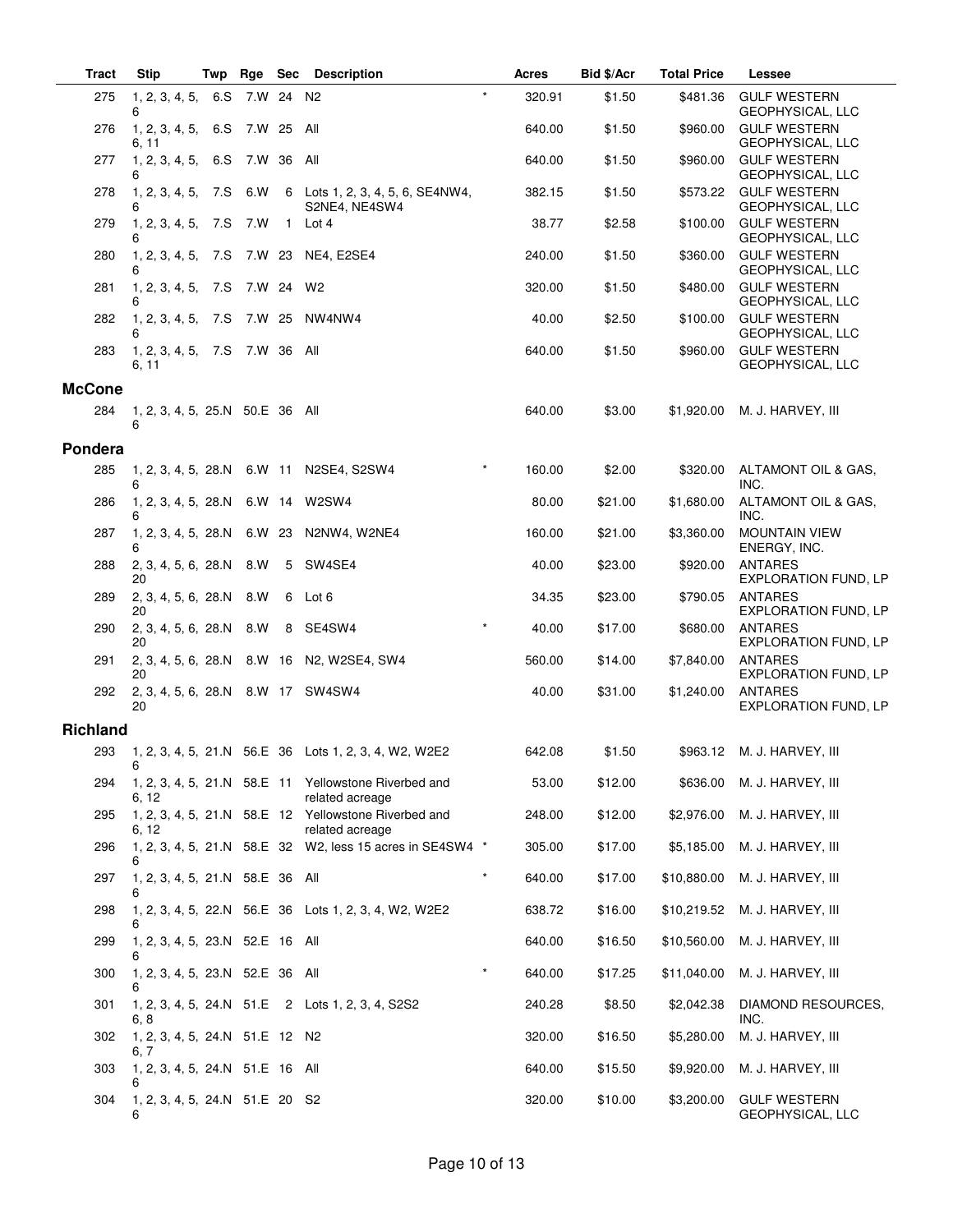| <b>Tract</b>      | <b>Stip</b>                               | Twp | Rge        | <b>Sec</b>     | <b>Description</b>                                                                      |         | Acres  | Bid \$/Acr | <b>Total Price</b> | <b>Lessee</b>                                   |
|-------------------|-------------------------------------------|-----|------------|----------------|-----------------------------------------------------------------------------------------|---------|--------|------------|--------------------|-------------------------------------------------|
| 305               | 1, 2, 3, 4, 5, 25.N 51.E 34 S2SW4<br>6, 8 |     |            |                |                                                                                         |         | 80.00  | \$1.50     | \$120.00           | DIAMOND RESOURCES,<br>INC.                      |
| 306               | 1, 2, 3, 4, 5, 25.N 58.E 16 All<br>6      |     |            |                |                                                                                         | $\star$ | 640.00 | \$103.00   | \$65,920.00        | T.S. DUDLEY LAND<br>COMPANY, INC.               |
| 307               | 1, 2, 3, 4, 5, 26.N 56.E 10 W2<br>6       |     |            |                |                                                                                         | $\star$ | 320.00 | \$16.00    | \$5,120.00         | M. J. HARVEY, III                               |
| 308               | 1, 2, 3, 4, 5, 26.N 57.E 16 All           |     |            |                |                                                                                         | $\star$ | 640.00 | \$30.00    | \$19,200.00        | NISKU ROYALTY, LP                               |
| 309               | 1, 2, 3, 4, 5, 27.N 56.E<br>6, 12         |     |            | $\overline{4}$ | Missouri Riverbed and related<br>acreage                                                |         | 144.00 | \$5.00     | \$720.00           | DON HEIMMER                                     |
| 310               | 1, 2, 3, 4, 5, 27.N 56.E<br>6, 12         |     |            | - 5            | Missouri Riverbed and related<br>acreage                                                |         | 140.00 | \$6.00     | \$840.00           | <b>DON HEIMMER</b>                              |
| 311               | 1, 2, 3, 4, 5, 27.N 56.E 8<br>6, 12       |     |            |                | Missouri Riverbed and related<br>acreage                                                |         | 193.00 | \$5.50     | \$1,061.50         | <b>DON HEIMMER</b>                              |
| 312               | 1, 2, 3, 4, 5, 27.N 56.E 11<br>6. 12      |     |            |                | Missouri Riverbed and related<br>acreage                                                |         | 105.00 | \$5.25     | \$551.25           | <b>DON HEIMMER</b>                              |
| 313               | 6, 9, 12                                  |     |            |                | 1, 2, 3, 4, 5, 27.N 56.E 13 Lot 8, Missouri Riverbed and<br>related acreage             |         | 127.40 | \$5.50     | \$700.70           | DON HEIMMER                                     |
| 314               | 6, 12                                     |     |            |                | 1, 2, 3, 4, 5, 27.N 56.E 14 Missouri Riverbed and related<br>acreage                    |         | 67.00  | \$1.75     | \$117.25           | <b>DON HEIMMER</b>                              |
| <b>Roosevelt</b>  |                                           |     |            |                |                                                                                         |         |        |            |                    |                                                 |
| 315               | 1, 2, 3, 4, 5, 28.N 59.E 16 All<br>6, 8   |     |            |                |                                                                                         |         | 640.00 | \$155.00   | \$99,200.00        | <b>LONETREE ENERGY &amp;</b><br>ASSOCIATES, LLC |
| 316               | 1, 2, 3, 4, 5, 30.N 56.E 16 N2, SE4<br>6  |     |            |                |                                                                                         |         | 480.00 | \$31.00    | \$14,880.00        | <b>EMPIRE OIL COMPANY</b>                       |
| <b>Sheridan</b>   |                                           |     |            |                |                                                                                         |         |        |            |                    |                                                 |
| 317               | 1, 2, 3, 4, 5, 34.N 55.E 16 All           |     |            |                |                                                                                         |         | 640.00 | \$11.00    | \$7,040.00         | M. J. HARVEY, III                               |
| 318               | 6, 7                                      |     |            |                | 1, 2, 3, 4, 5, 35.N 55.E 15 SW4SE4, S2SW4                                               |         | 120.00 | \$15.00    | \$1,800.00         | NISKU ROYALTY, LP                               |
| 319               | 1, 2, 3, 4, 5, 35.N 55.E 16 All<br>6, 17  |     |            |                |                                                                                         | $\star$ | 640.00 | \$25.00    | \$16,000.00        | NISKU ROYALTY, LP                               |
| 320               | 6, 8                                      |     |            |                | 1, 2, 3, 4, 5, 35. N 55. E 21 NE4NE4, SW4NE4, NW4SE4,<br>S <sub>2</sub> SE <sub>4</sub> |         | 200.00 | \$20.00    | \$4,000.00         | NISKU ROYALTY, LP                               |
| 321               | 1, 2, 3, 4, 5, 35.N 55.E 22 E2NW4<br>6, 8 |     |            |                |                                                                                         |         | 80.00  | \$12.00    | \$960.00           | NISKU ROYALTY, LP                               |
| 322               | 6.8                                       |     |            |                | 1, 2, 3, 4, 5, 35.N 55.E 28 NW4NW4, S2NW4, E2NE4,<br>NE4SW4                             |         | 240.00 | \$12.00    | \$2,880.00         | NISKU ROYALTY, LP                               |
| 323               | 2, 3, 4, 5, 6, 37.N 53.E 16 All<br>8, 19  |     |            |                |                                                                                         |         | 640.00 | \$20.25    | \$12,960.00        | <b>PRIMEWEST</b><br>PETROLEUM INC               |
| 324               | 1, 2, 3, 4, 5, 37.N 54.E 16 All<br>6      |     |            |                |                                                                                         |         | 640.00 | \$20.50    | \$13,120.00        | <b>PRIMEWEST</b><br>PETROLEUM INC               |
| 325               | 1, 2, 3, 4, 5, 37.N 55.E 16 All<br>6      |     |            |                |                                                                                         |         | 640.00 | \$35.25    | \$22,560.00        | <b>PRIMEWEST</b><br>PETROLEUM INC               |
| <b>Stillwater</b> |                                           |     |            |                |                                                                                         |         |        |            |                    |                                                 |
| 326               | 1, 2, 3, 4, 5, 1.N 20.E 16 All<br>6       |     |            |                |                                                                                         |         | 640.00 | \$1.50     | \$960.00           | STEALTH ENERGY USA,<br>INC.                     |
| 327               | 2, 3, 4, 5, 6, 2.N 21.E 16 All<br>19      |     |            |                |                                                                                         |         | 640.00 | \$1.75     | \$1,120.00         | DON HEIMMER                                     |
| 328               | 19                                        |     |            |                | 2, 3, 4, 5, 6, 2.N 21.E 36 Lots 1, 2, 3, 4, S2SW4                                       |         | 190.80 | \$1.75     | \$333.90           | DON HEIMMER                                     |
| 329               | 1, 2, 3, 4, 5, 3.N 20.E 16 All<br>6       |     |            |                |                                                                                         |         | 640.00 | \$1.75     | \$1,120.00         | DON HEIMMER                                     |
| 330               | 1, 2, 3, 4, 5, 3.N 20.E 36 All<br>6       |     |            |                |                                                                                         |         | 640.00 | \$1.75     | \$1,120.00         | DON HEIMMER                                     |
| 331               | 1, 2, 3, 4, 5, 3.N 21.E 36 All<br>6       |     |            |                |                                                                                         |         | 640.00 | \$5.00     | \$3,200.00         | STEALTH ENERGY USA,<br>INC.                     |
| <b>Teton</b>      |                                           |     |            |                |                                                                                         |         |        |            |                    |                                                 |
| 332               | 2, 3, 4, 5, 6, 24. N 8. W 21 All<br>20    |     |            |                |                                                                                         |         | 640.00 | \$1.50     | \$960.00           | RANDALL L. WEEKS                                |
| 333               | 2, 3, 4, 5, 6, 24.N<br>20                 |     | 8.W 36 All |                |                                                                                         |         | 640.00 | \$1.50     | \$960.00           | RANDALL L. WEEKS                                |
| 334               | 20                                        |     |            |                | 2, 3, 4, 5, 6, 26. N 8. W 4 Lots 1, 2, SE4NW4                                           |         | 136.15 | \$1.50     | \$204.23           | ANTARES<br>EXPLORATION FUND, LP                 |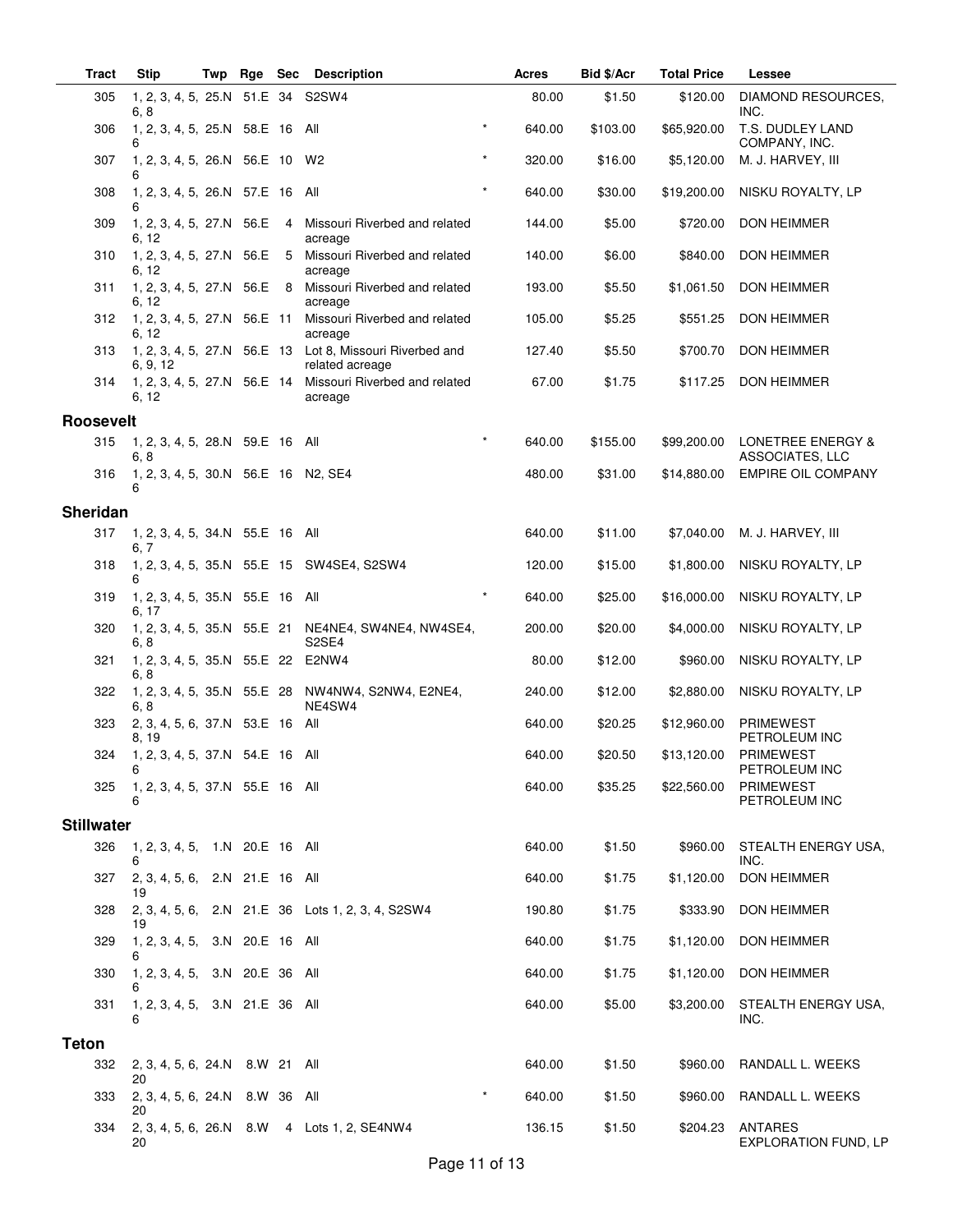| <b>Tract</b>  | <b>Stip</b>                           | Twp | Rge    | Sec | <b>Description</b>                                           |         | <b>Acres</b> | Bid \$/Acr | <b>Total Price</b> | Lessee                                        |
|---------------|---------------------------------------|-----|--------|-----|--------------------------------------------------------------|---------|--------------|------------|--------------------|-----------------------------------------------|
| 335           | 2, 3, 4, 5, 6, 26.N<br>20             |     | 8.W    | 5   | Lot 2, S2NW4, SW4NE4                                         |         | 168.22       | \$1.50     | \$252.33           | <b>ANTARES</b><br><b>EXPLORATION FUND, LP</b> |
| 336           | 2, 3, 4, 5, 6, 26.N<br>21             |     |        |     | 8.W 16 Lots 1, 2, 4, 5, NW4, W2NE4,<br>NW4SE4, N2SW4         |         | 519.48       | \$1.50     | \$779.22           | ANTARES<br><b>EXPLORATION FUND, LP</b>        |
| 337           | 2, 3, 4, 5, 6, 27.N<br>20             |     | 8.W 33 |     | SW4SE4                                                       |         | 40.00        | \$2.50     | \$100.00           | ANTARES<br><b>EXPLORATION FUND, LP</b>        |
| <b>Toole</b>  |                                       |     |        |     |                                                              |         |              |            |                    |                                               |
| 338           | 1, 2, 3, 4, 5, 34.N<br>6              |     | 3.W 35 |     | N <sub>2</sub> , below the base of the<br>Morrison formation |         | 320.00       | \$1.75     | \$560.00           | BRANCH OIL AND GAS                            |
| 339           | 1, 2, 3, 4, 5, 37.N<br>6              |     | 4.W 17 |     | E2, below the base of the<br>Morrison formation              | $\star$ | 320.00       | \$1.50     | \$480.00           | <b>NORTHWESTERN</b><br><b>ENERGY</b>          |
| 340           | 1, 2, 3, 4, 5, 37.N<br>6              |     | 4.W 20 |     | NE4, below the base of the<br>Morrison formation             | $\star$ | 160.00       | \$1.50     | \$240.00           | <b>NORTHWESTERN</b><br><b>ENERGY</b>          |
| Valley        |                                       |     |        |     |                                                              |         |              |            |                    |                                               |
| 341           | 1, 2, 3, 4, 5, 31.N 37.E 36           |     |        |     | All                                                          |         | 640.00       | \$1.50     | \$960.00           | HUNTER ENERGY LLC                             |
| 342           | 1, 2, 3, 4, 5, 31.N 38.E 16 All<br>6  |     |        |     |                                                              |         | 640.00       | \$1.50     | \$960.00           | HUNTER ENERGY LLC                             |
| 343           | 1, 2, 3, 4, 5, 31.N 38.E 36<br>6      |     |        |     | All                                                          |         | 640.00       | \$1.50     | \$960.00           | HUNTER ENERGY LLC                             |
| <b>Wibaux</b> |                                       |     |        |     |                                                              |         |              |            |                    |                                               |
| 344           | 1, 2, 3, 4, 5, 10.N 60.E<br>6, 13     |     |        |     | 2 Highway tract in Lots 3, 4                                 |         | 1.96         | \$51.02    | \$100.00           | PETRO-HUNT, LLC                               |
| 345           | 1, 2, 3, 4, 5, 11.N 60.E 16 All<br>6  |     |        |     |                                                              |         | 640.00       | \$1.50     | \$960.00           | PETRO-HUNT, LLC                               |
| 346           | 1, 2, 3, 4, 5, 11.N 60.E 36           |     |        |     | All                                                          |         | 640.00       | \$2.00     | \$1,280.00         | PETRO-HUNT, LLC                               |
| 347           | 6                                     |     |        |     | 1, 2, 3, 4, 5, 11.N 61.E 16 Lots 1, 2, 3, 4, W2              |         | 441.88       | \$1.50     | \$662.82           | PETRO-HUNT, LLC                               |
| 348           | 6, 8                                  |     |        |     | 1, 2, 3, 4, 5, 11.N 61.E 32 N2SW4, W2SW4SW4, less<br>RR R/W  |         | 95.52        | \$11.25    | \$1,074.60         | PETRO-HUNT, LLC                               |
| 349           | 1, 2, 3, 4, 5, 12.N 60.E<br>6         |     |        | 8   | NW4                                                          |         | 160.00       | \$1.50     | \$240.00           | PETRO-HUNT, LLC                               |
| 350           | 2, 3, 4, 5, 6, 12.N 60.E 16 All<br>19 |     |        |     |                                                              |         | 640.00       | \$10.25    | \$6,560.00         | PETRO-HUNT, LLC                               |
| 351           | 1, 2, 3, 4, 5, 12.N 60.E 36<br>6      |     |        |     | All                                                          |         | 640.00       | \$11.25    | \$7,200.00         | PETRO-HUNT, LLC                               |
| 352           | 6                                     |     |        |     | 1, 2, 3, 4, 5, 12.N 61.E 16 Lots 1, 2, 3, 4, W2              |         | 429.40       | \$1.50     | \$644.10           | PETRO-HUNT, LLC                               |
| 353           | 1, 2, 3, 4, 5, 13.N 60.E 16 All       |     |        |     |                                                              |         | 640.00       | \$8.25     | \$5,280.00         | PETRO-HUNT, LLC                               |
| 354           | 1, 2, 3, 4, 5, 13.N 60.E 36 All       |     |        |     |                                                              | $\star$ | 640.00       | \$10.25    | \$6,560.00         | PETRO-HUNT, LLC                               |
| 355           | 1, 2, 3, 4, 5, 14.N 60.E 16 All<br>6  |     |        |     |                                                              |         | 640.00       | \$1.50     | \$960.00           | PETRO-HUNT, LLC                               |
| 356           | 1, 2, 3, 4, 5, 15.N 60.E 16 All       |     |        |     |                                                              |         | 640.00       | \$7.25     | \$4,640.00         | PETRO-HUNT, LLC                               |
| 357           | 1, 2, 3, 4, 5, 15.N 60.E 36 All       |     |        |     |                                                              |         | 640.00       | \$12.25    | \$7,840.00         | PETRO-HUNT, LLC                               |
| 358           | 1, 2, 3, 4, 5, 16.N 60.E 16 All       |     |        |     |                                                              |         | 640.00       | \$6.25     | \$4,000.00         | PETRO-HUNT, LLC                               |
| 359           | 1, 2, 3, 4, 5, 16.N 60.E 36 All<br>6  |     |        |     |                                                              |         | 640.00       | \$13.00    | \$8,320.00         | NISKU ROYALTY, LP                             |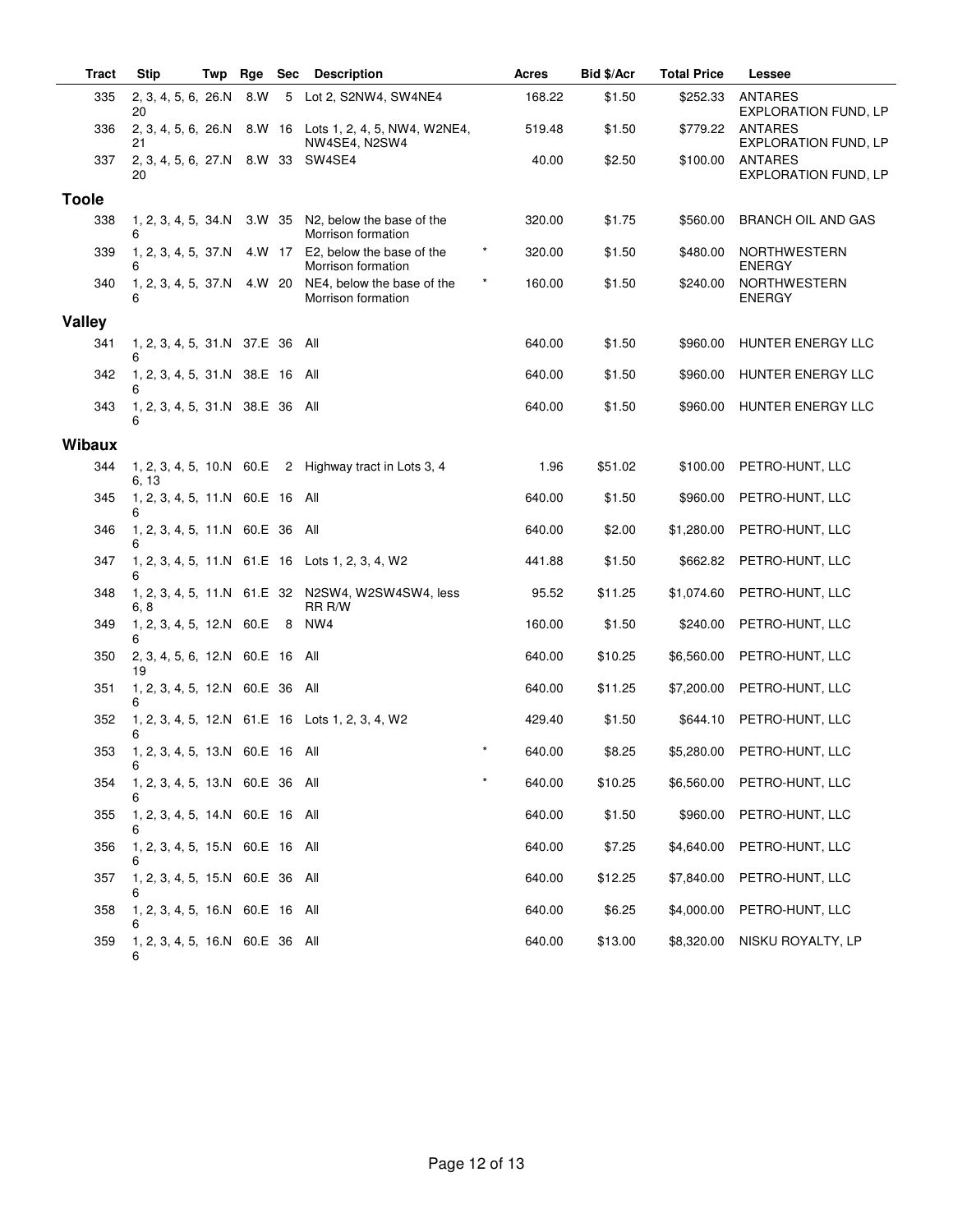| <b>Summary by Lessor</b>                 |          |     |  |
|------------------------------------------|----------|-----|--|
| Dept of Natural Resources & Conservation | 151446.9 | 358 |  |
| <b>Dept of Transportation</b>            | 1.96     |     |  |

\* Part of all of tract is not state-owned surface

|                          | Oil and Gas Lease Sale Summary |                |
|--------------------------|--------------------------------|----------------|
| <b>Lease Sale Totals</b> | <b>Tracts</b>                  | 359            |
|                          | <b>Acres</b>                   | 151,448.86     |
|                          | <b>Total Bid Revenue</b>       | \$1,107,228.04 |
|                          | Avg Bid Per Acre               | \$7.31         |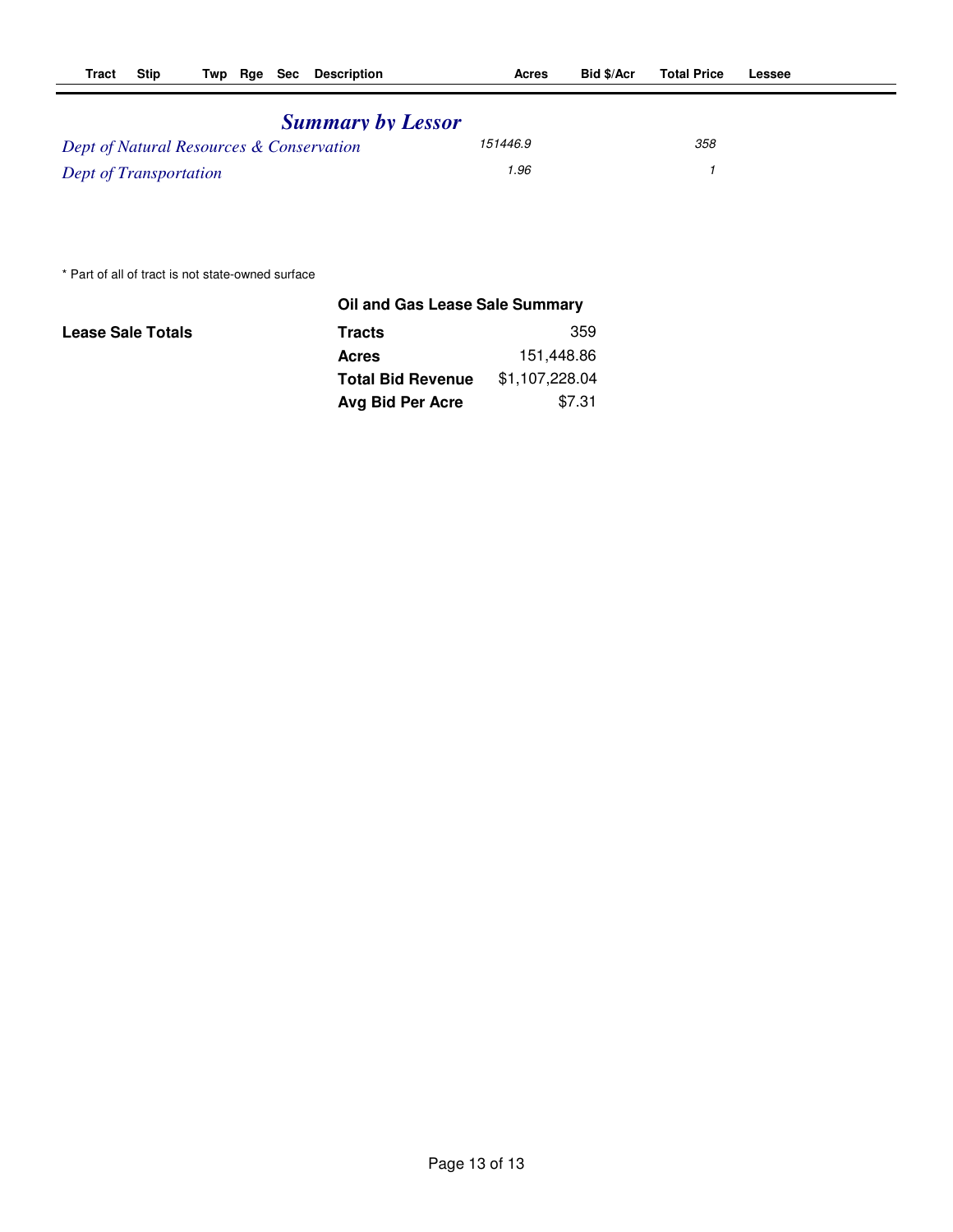## **Stipulations**

- 1. Lessee shall notify and obtain approval from the Department's Trust Land Management Division (TLMD) prior to constructing well pads, roads, power lines, and related facilities that may require surface disturbance on the tract. Lessee shall comply with any mitigation measures stipulated in TLMD's approval.
- 2. Prior to the drilling of any well, lessee shall send one copy of the well prognosis, including Form 22 "Application for Permit" to the Department's Trust Land Management Division (TLMD). After a well is drilled and completed, lessee shall send one copy of all logs run, Form 4A "Completion Report", and geologic report to TLMD. A copy of Form 2 "Sundry Notice and Report of Wells" or other appropriate Board of Oil and Gas Conservation form shall be sent to TLMD whenever any subsequent change in well status or operator is intended or has occurred. Lessee shall also notify and obtain approval from the TLMD prior to plugging a well on the lease premises.

 Issuance of this lease in no way commits the Land Board to approval of coal bed methane production on this lease. Any coal bed methane extraction wells would require subsequent review and approval by the board.

- 3. The TLMD will complete an initial review for cultural resources and, where applicable, paleontological resources of the area intended for disturbance and may require a resources inventory. Based on the results of the inventory, the TLMD may restrict surface activity for the purpose of protecting significant resources located on the lease premises.
- 4. The lessee shall be responsible for controlling any noxious weeds introduced by lessee's activity on State-owned land and shall prevent or eradicate the spread of those noxious weeds onto land adjoining the lease premises.
- 5. The definitions of "oil" and "gas" provided in 82-1-111, MCA, do not apply to this lease for royalty calculation purposes.
- 6. If the State does not own the surface, the lessee must contact the owner of the surface in writing at least 30 days prior to any surface activity. A copy of the correspondence shall be sent to TLMD.
- 7. Due to unstable soil conditions on this tract and/or topography that is rough and/or steep, surface use may be restricted or denied. Seismic activity may be restricted to poltershots.
- 8. The lessee is responsible to pay for all damages, including penalties and charges assessed by the USDA-CFSA on CRP lands, as a result of drilling and production on the tract.
- 9. Unless otherwise approved by the Department in writing, wells and related surface infrastructure, including new road construction, are prohibited within 1/4 mile of the mean high water mark of a navigable river, lake or reservoir, including direct tributary streams of navigable waterways, on or adjacent to this tract. No surface occupancy is allowed within the bed of a river, stream, lake or reservoir, islands and accretions or abandoned channels.
- 10. Due to the floodplain/wetlands area(s), surface use may be restricted or denied.
- 11. Any activity within 1/8 mile of the river, stream, floodplain, or lake/reservoir on or adjacent to this tract must be approved in writing by the TLMD prior to commencement. No surface occupancy is allowed within the bed of the river and/or stream, abandoned channels, the bed of the lake/reservoir, or on islands and accretions associated with the river, stream, or lake/reservoir.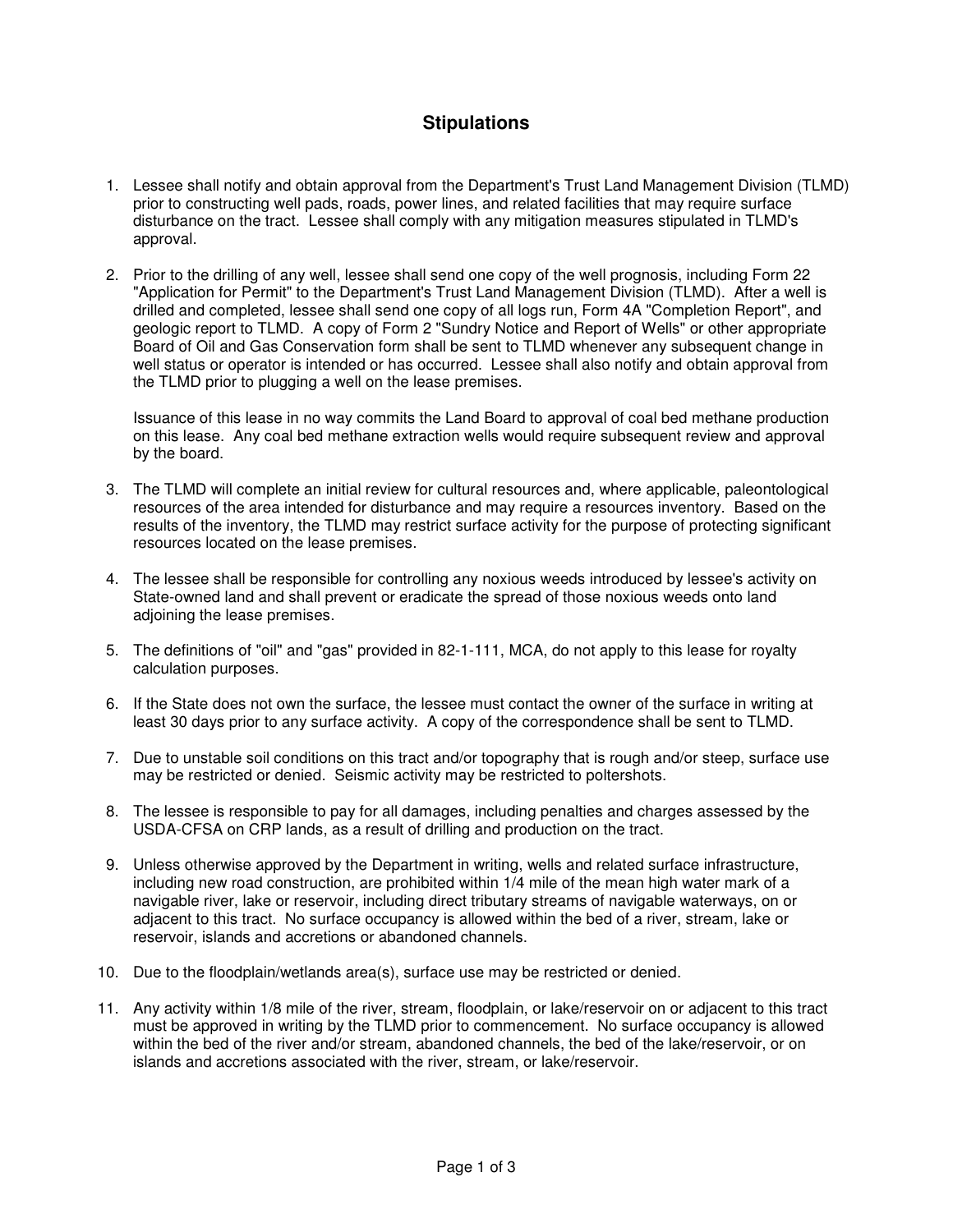## **Stipulations**

- 12. This tract contains navigable riverbeds. No surface occupancy is allowed within the bed of the navigable river, abandoned channels, or on islands and accretions. In addition, upon completion of a successful well, where river title is disputed, the lessee will file an interpleader action under Rule 22, M.R.Civ.P. in the Montana District Court, or other court having jurisdiction, in which the leased lands are located for all acreage within the lease in which the title is disputed. The lessee shall name all potential royalty claimants as defendants.
- 13. No surface occupancy shall be allowed on any portion of this tract, which is indicated as right-of-way on the official highway plans on file at the Department of Transportation in Helena, Montana, without prior written approval from TLMD.
- 14. Residential and/or commercial development exists on this tract. Surface utilization may be restricted.
- 15. Due to existing surface uses and the potential for future surface development, utilization of the surface for mineral exploration and development may be restricted or denied. Review of operating plans for exploration and/or development will include consideration of both existing and potential surface development to minimize conflicts and ensure that both mineral and surface uses are consistent with one another and in the best long-term interest of the school trust.
- 16. Due to existing surface uses (such as center pivots, wheel lines, etc.) development on this tract may be restricted.
- 17. No surface occupancy of the airport and/or related facilities is permitted without written approval of TLMD.
- 18. No surface occupancy of the camping, picnic, and/or fishing access site(s) is permitted without written approval of TLMD.
- 19. This lease includes areas that may be environmentally sensitive. Therefore, if the lessee intends to conduct any activities on the lease premises, the lessee shall submit to TLMD one copy of an Operating Plan or Amendment to an existing Operating Plan, describing in detail the proposed activities. No activities shall occur on the tract until the Operating Plan or Amendments have been approved in writing by the Director of the Department. TLMD shall review the Operating Plan or Amendment and notify the lessee if the Plan or Amendment is approved or disapproved.

 After an opportunity for an informal hearing with the lessee, surface activity may be denied or restricted on all or portions of any tract if the Director determines in writing that the proposed surface activity will be detrimental to trust resources and therefore not in the best interests of the trust.

 20. This lease is located within the Rocky Mountain Front area established under federal legislation removing mineral leasing and development on federal fee title lands, and federal minerals and has been identified as environmentally sensitive. The Rocky Mountain Front area is a crucial fish or wildlife area or corridor; has FWP owned surface rights; has an existing or is in the process of having conservation easements established and has important recreational value to the citizens of Montana. Therefore, except as otherwise provided below, the lessee shall not conduct any surface operations on the lease premises. If the lessee determines that surface operation on the lease premises may be required, the lessee shall submit a proposed Operating Plan or Amendment to an existing Operating Plan to the State Board of Land Commissioners and notify the Director of Fish, Wildlife and Parks describing in detail the proposed operations. No surface activities shall occur on the lease premises unless and until the Operating Plan or Amendment is approved by the Board. In determining whether to approve the proposed Operating Plan or Amendment, the following provisions shall apply: